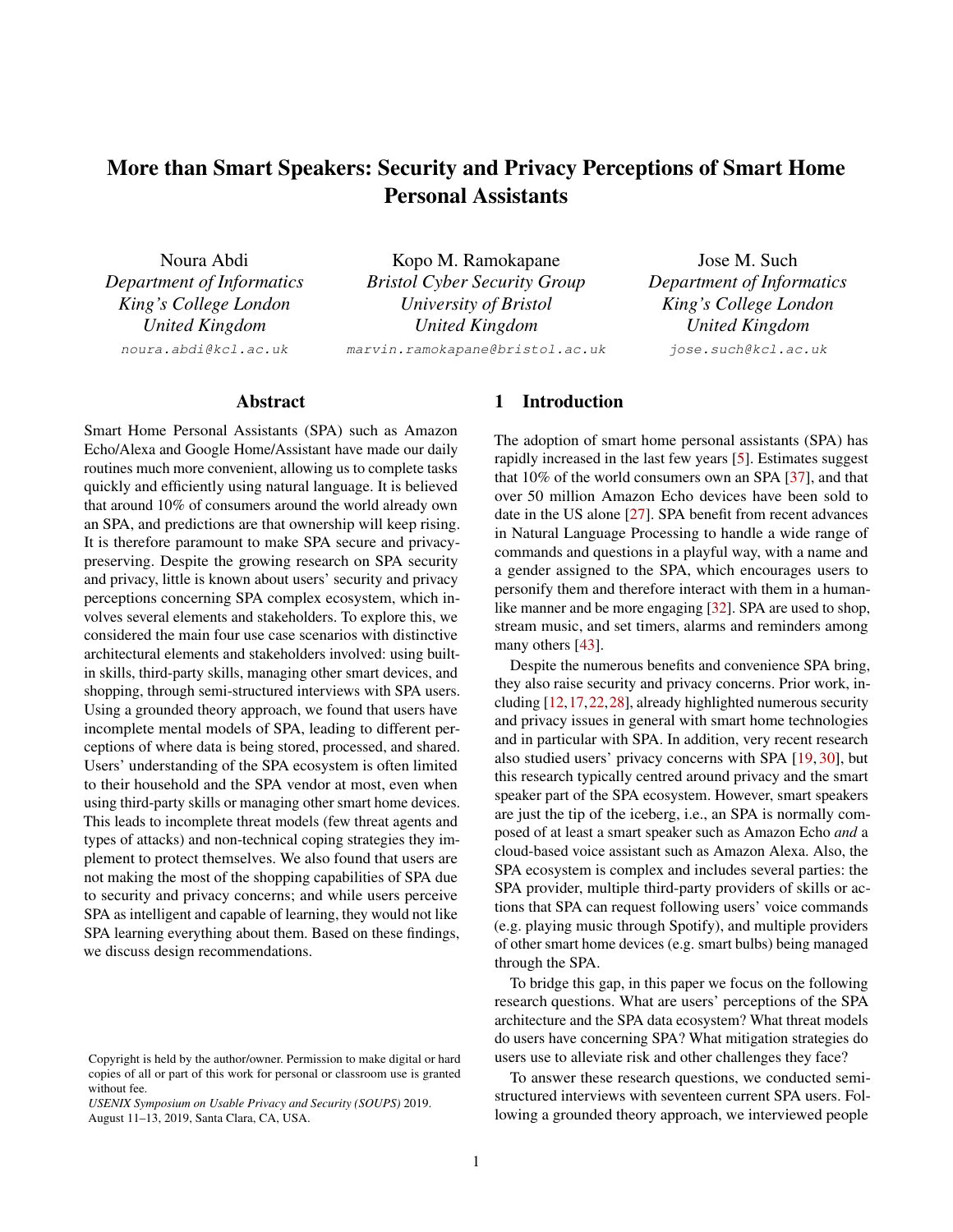who had been using Amazon Echo/Alexa and Google Home- /Assistant, which are the two most used SPA and together dominated circa 87% of the SPA market as of 2017 [\[39\]](#page-13-6). We particularly asked about their use of the SPA, how they think SPA process and complete their requests, as well as other data activities like storage, sharing and learning using the four main use cases of SPA: built-in skills (such as setting reminders and alarms), third-party skills (such as Spotify and Uber), managing other smart devices (such as smart bulbs and smart TVs), and shopping. We also elicited users' threat models and the strategies they use to protect themselves when using SPA.

Our contributions include:

- We present users' understanding of SPA's ecosystem, discussing their conceptions and misconceptions about how data is processed, stored, shared and learned by SPA and the actors involved through four main use cases of SPA (built-in skills, third-party skills, managing other smart devices, and shopping). We show that users have a limited understanding of SPA, which leaves them with very inaccurate and at best incomplete mental models of the SPA ecosystem.
- We uncover the lack of trust users have with some of the use cases of SPA, in particular shopping, and how this is hampering adoption of these use cases, providing the reasons we found behind this phenomenon.
- We report the threat models users have of SPA, showing both threat agents and types of attacks users consider possible. We also show the mainly non-technical coping strategies users follow to try to protect themselves.
- and, we present design implications for how SPA might support users' expectations and needs with regards to privacy and security.

# 2 Background

Smart Home Personal Assistants (SPAs) have a complex architecture [\[14\]](#page-12-5), as depicted in Figure [1,](#page-1-0) that usually involves at least a smart speaker (e.g. Amazon Echo, Google Home) and a cloud-based voice personal assistant (e.g. Alexa, Google Assistant). A normal request works as follows, the user utters a request to the smart speaker, which is then processed in the SPA provider's cloud using Natural Language Processing to understand users' speech and intent. Once the intent is identified, the SPA provider delegates the user request to a set of *Skills*<sup>[1](#page-1-1)</sup>. Skills provide users with functions such as the ability to play music, check weather updates, control other smart home devices and shopping. There are currently over

70,000 Alexa skills [\[1\]](#page-12-6) and 2,000 Google Assistant skills [\[34\]](#page-13-7). There are two main types of Skills: Built-in Skills provided by the SPA provider (e.g. Weather updates, Shopping) and Third-party Skills provided by third party developers using the development Skill Kits (e.g. Spotify, Smart Home Devices). Importantly, third-party skills are typically hosted in a remote web service host controlled by the developer of the third-party skill. Finally, any outputs produced by a Skill are sent back to the SPA Provider, which generates a spoken response, which is then push backed to the smart speaker, which plays the response to the user.



<span id="page-1-0"></span>Figure 1: Sketch of the SPA Ecosystem (inspired by [\[14\]](#page-12-5)).

# <span id="page-1-2"></span>3 Related Work

In this section, we first discuss research conducted on users' security and privacy perceptions in the Smart Home in general. Then, we discuss research that focused on the security and privacy of SPA in particular.

### 3.1 Security and Privacy of the Smart Home

Extensive research has been conducted on the security and privacy of smart homes. For example, from a more human factors point of view, prior work studied users' mental models for smart home devices. Zeng et al. [\[46\]](#page-13-8) conducted semistructured interviews on fifteen smart home owners examining users' mental models about their device. They found that users who had advanced mental models about their device were those with highly technical level of understanding regarding their smart home system whilst those with intermediate level of mental models showed some level of understanding on how their smart home system works [\[46\]](#page-13-8). Similarly Zheng et al. [\[47\]](#page-14-0) conducted semi-structured interviews with eleven smart home owners to be able to understand their privacy perceptions of the devices. Their work highlighted that smart home owners prioritize convenience over privacy and will allow their data to be shared if their perceived benefits outweigh privacy risks. Also users perceived that it is the device

<span id="page-1-1"></span><sup>&</sup>lt;sup>1</sup>Note that, for easy of exposition, we adopt Amazon's terminology of Skills, but these may be called differently in other SPA platforms. For instance, in Google Assistant, skills are called *Actions* instead.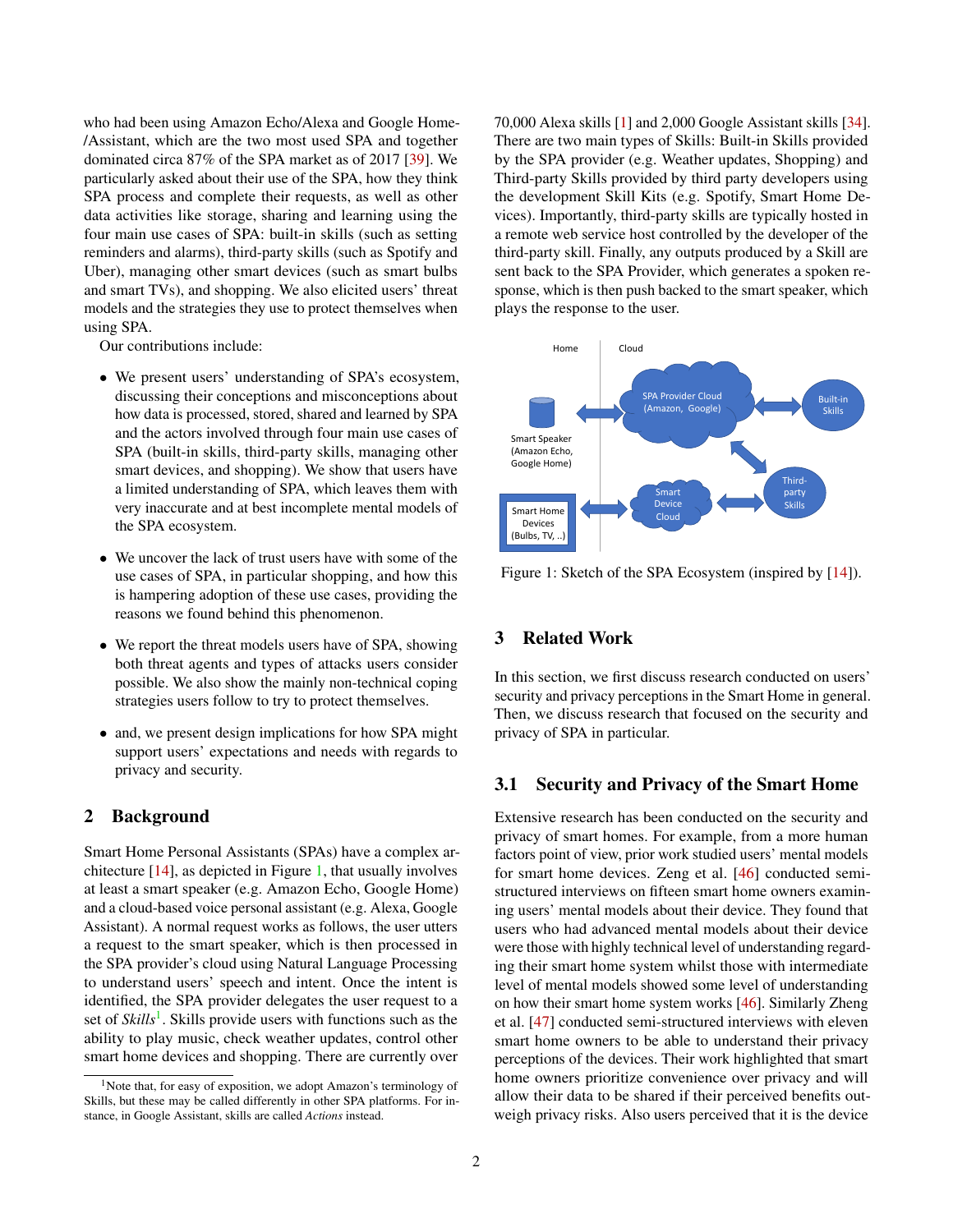manufactures responsibility to protect users privacy. More recently, Emami-Naeini et al. [\[15\]](#page-12-7) studied security and privacy perceptions of IoT device owners examining their concerns prior and after purchase. Users were asked to rank important factors when they are considering to purchase an IoT device, with security and privacy ranking highly important. They also showed users a security and privacy label prototype aimed at helping them make better security and privacy decisions when purchasing IoT devices [\[15\]](#page-12-7). In [\[36\]](#page-13-9), the authors studied smart home security identifying issues that influence or affect security decisions in the home, e.g., perceived competence, trust and cost were some of the factors identified. Finally, He et al. [\[24\]](#page-12-8) examined access control specification and authentication in the home IoT, looking at different access controls that can be applied for different tasks depending on the context. While the works above considered the smart home, including SPA, they did not consider the SPA ecosystem in full.

## 3.2 Security and Privacy of SPA

There has been an increasing amount of research focusing exclusively on SPA security and privacy. One line of research focused on technical attacks and defences. For instance, Haack et al. [\[22\]](#page-12-3) and Kumar et al. [\[28\]](#page-13-4) reported vulnerabilities of Amazon Alexa, focusing on the speech recognition ability of SPA (e.g., interpretation errors of user commands exposing the device to outside attacks). In terms of defences, Lei et al. [\[31\]](#page-13-10) implemented a Virtual Security Button (VSB) which detects the presence of human motion and then prevents unauthorized access. Huan et al. [\[16\]](#page-12-9) proposed a continuous voice authentication mechanism for SPAs that aims to ensure SPA works solely on commands from a legitimate user. Kepuska et al. [\[26\]](#page-13-11) proposed a multi-model dialogue system that combines various factors such as; voice, video, head and body movements for secure SPA authentication.

Another line of research focused on human factors of security and privacy in SPA. In particular, previous work studied users' perceptions, including Frutcher and Liccardi [\[19\]](#page-12-4), who examined users' online reviews of SPA to understand privacy and security concerns. More recently, Lau et al. [\[30\]](#page-13-5) studied users and non-users reasons for and against adopting SPA. Their findings highlighted that many non-users did not see the benefit in using SPA while users shared privacy risks such as the device listening but would rather trade privacy for convenience. Our work differs from previous work on users' perceptions of SPA security and privacy, as we consider the whole SPA ecosystem, while previous works tended to focus more on the smart speaker part of the SPA only.

# 4 Methodology

To answer our research questions, we conducted a qualitative study following a semi-structured approach [\[6\]](#page-12-10) and Grounded Theory [\[8,](#page-12-11) [20\]](#page-12-12). We used a pre-screening process and semistructured interviews as detailed below. The study was reviewed and approved by King's College London IRB.

# 4.1 Pilot Study

We created an initial version of the interview script to explore users' perceptions around our main research questions. Before running the full study, we conducted five preliminary interviews. We recruited interviewees internally within our university with the aim of ensuring that the interview questions were easy for interviewees to understand, did not take too long to complete, and would provide insights with regards to our research questions without guiding or biasing the interviewees. With these aims in mind, we conducted and analyzed the preliminary interviews and refined the interview script twice. None of the data collected during the pilot study was used in the final data analysis.

### 4.2 Recruitment and Screening

We recruited potential participants through Prolific (www.prolific.ac) and internally within King's College London. All potential participants were asked to fill out a screening survey which queried for their demographic information (age, gender, education background, employment status), the SPA and other type of smart devices they own, what they use the SPA for, and how long they have been using the  $SPA$  $SPA$  — see Appendix A for the screening questions. The questionnaire took on average 10 minutes to complete and the participants who completed the survey through Prolific were compensated with an average of £1.20.

The screening responses were used to select Amazon Echo or Google Home owners who had been using their SPA for at least one month and had used the device for various tasks such as setting the alarm or reminders, using third-party skills, shopping or managing other smart home devices. Our demographics data also helped us to select participants in a way in which we would maximize demographic coverage. This was done to ensure that selected participants had experience in using the SPA since we wanted to elicit their mental models regarding how SPA work while making sure we had a balanced sample of demographic data. In some cases, the decision was to take everyone who completed the questionnaire in a logical way, but with a particular characteristic, e.g., we invited all valid participants who said they used the device for shopping because of the low number of participants saying they used the device for shopping. Finally, we included some questions designed to rule out participants just pretending to be SPA owners.

The recruitment phase took place between November 2018 and January 2019. The qualified participants were contacted and invited for an interview. Participants were asked to provide their Skype ID. Because this is personally identifiable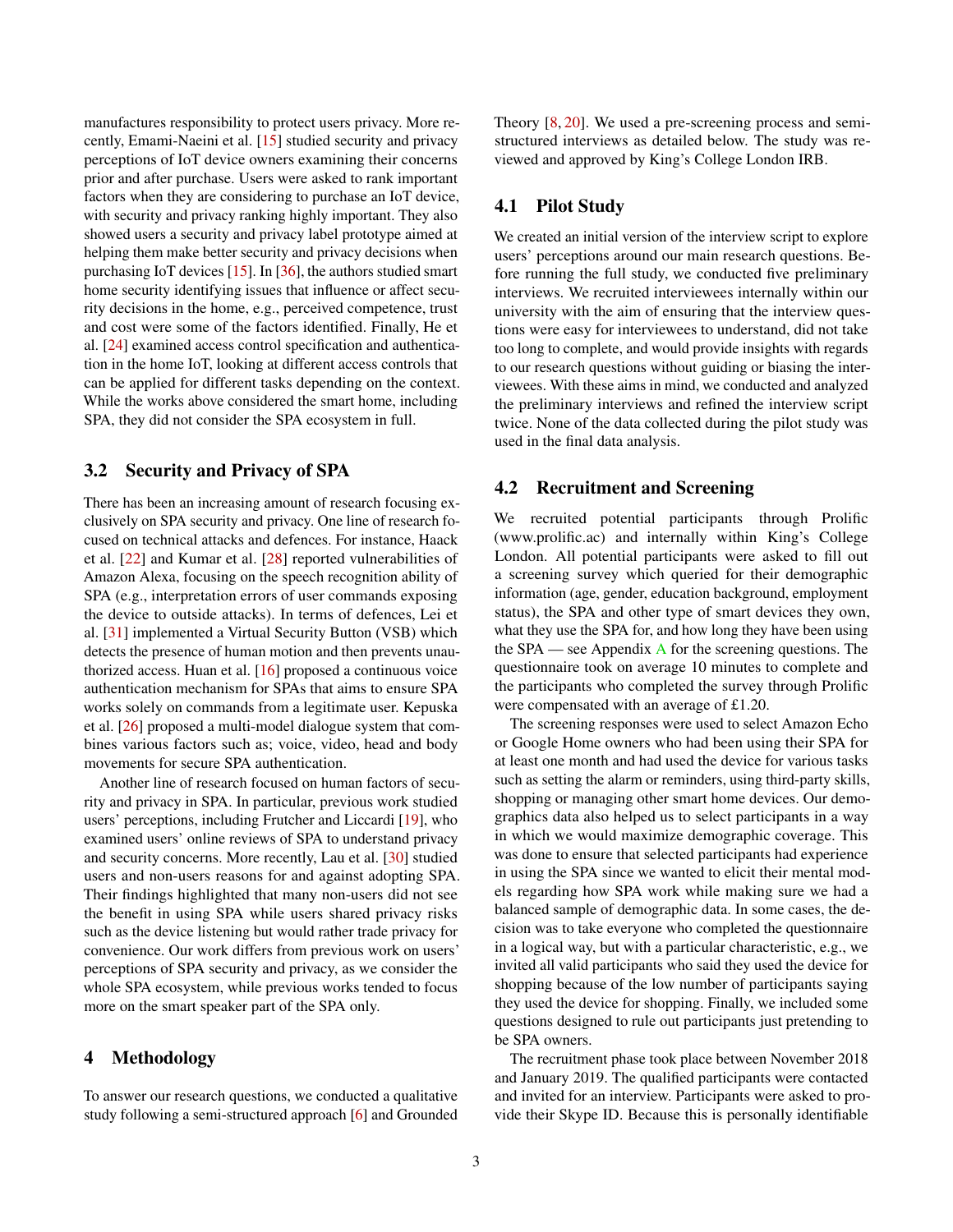data, we needed approval from prolific to use such information to recruit participants. We contacted Prolific informing them about our research and the type of data we would be collecting, and our request was approved.

# 4.3 Participants

From the recruitment and screening process, we received a total of 43 (31 prolific, 9 internal) responses, from which 31 qualified for an interview following the criteria explained above. We contacted all of them, and from the 23 who responded to be available for an interview, we then ordered and prioritized them in order to maximize demographics and SPA usage, until saturation was reached — more details about the methodology and data analysis below. In total, we interviewed 17 participants (13 Prolific and 4 internally). Table [1](#page-3-0) summarizes demographic and SPA usage information for all the participants. The interviews were conducted via Skype or in person between January 2019 and February 2019, and participants were rewarded with £10 for completing the interview.

# 4.4 Interview Protocol

Interviews were led and conducted by the lead researcher. Before the interviews, we provided the participants with an information sheet, which explained the purpose of the study. During the interview, the lead researcher introduced themselves and further explained the purpose of the study. We then asked for consent to participate and record audio.

To make participants feel at ease and establish rapport, the interview started with general questions about the participant and their device, we asked them what type of device they owned, what they use it for, how often they used it, how long they have been using it, and whom they were using it with.

The second set of questions focused on asking participants about other smart home devices they own; what devices they owned and if they use their smart assistant to control or communicate with those devices. Then, we asked participants about how they registered and set up their devices. This included questions about voice recognition and purchasing.

To understand and elicit users' mental models about the infrastructure and the data ecosystem, we created four scenarios regarding how the device is used. We would then ask about each scenario depending on the previous answers of the participants, i.e., if they said they had other smart devices they connected the SPA to, then we would ask about the scenario about managing smart home devices. Each scenario was structured as follows. At the beginning of each scenario, we asked participants to think and describe how the SPA worked to complete each request. The second set of questions asked about data storage (including the requests themselves), where data is stored and for how long. The last set of questions focused

Table 1: Summary of Participants.

<span id="page-3-0"></span>

|                                               | # participants           |
|-----------------------------------------------|--------------------------|
| Gender                                        |                          |
| Male                                          | 8                        |
| Female                                        | 9                        |
| Age                                           |                          |
| $18 - 20$                                     | $\overline{2}$           |
| $21 - 25$                                     | $\overline{\mathcal{L}}$ |
| $26 - 30$                                     | 5                        |
| $31 - 40$                                     | 3                        |
| $41 - 50$                                     | $\overline{c}$           |
| $51+$                                         | $\mathbf{1}$             |
| <b>Highest Level of Education</b>             |                          |
| High school/College course                    | 6                        |
| Undergraduate                                 | $\overline{c}$           |
| Graduate                                      | 8                        |
| Postgraduate                                  | 1                        |
| <b>Employment status</b>                      |                          |
| Full time                                     | 9                        |
| Part-time                                     | 3                        |
| Unemployed                                    | 1                        |
| Retired                                       | 1                        |
| Student                                       | 3                        |
| <b>Device Type</b>                            |                          |
| Amazon Echo                                   | 10                       |
| Google Home                                   | 7                        |
| Period of usage                               |                          |
| 1-6 months                                    | 5                        |
| 6-12 months                                   | 6                        |
| 1-2 years                                     | $\overline{\mathcal{L}}$ |
| $2+$ years                                    | $\overline{2}$           |
| Device use                                    |                          |
| Set alarm, reminders and checking the weather | 13                       |
| Third-party Skills (e.g. Spotify)             | 11                       |
| Managing smarthome devices                    | 6                        |
| Shopping                                      | $\overline{4}$           |
|                                               |                          |

on whether data was shared and with whom. We describe the scenarios below:

#### Scenario 1 - Built-in Skills

In scenario 1, we asked users to think about instances when they asked the device to give them a weather or traffic update. We then asked them to describe how their devices processed their request when using in-built skills. After this, we asked them if such requests are stored, and if yes, where they are stored and for how long. The last set of questions focuses on understanding if data are being used for other purposes than responding to their requests and by whom.

#### Scenario 2 - Third-party Skills

In Scenario 2, we asked users about third-party skills they used (e.g. Spotify) by asking them to describe how they think the process works regarding how requests are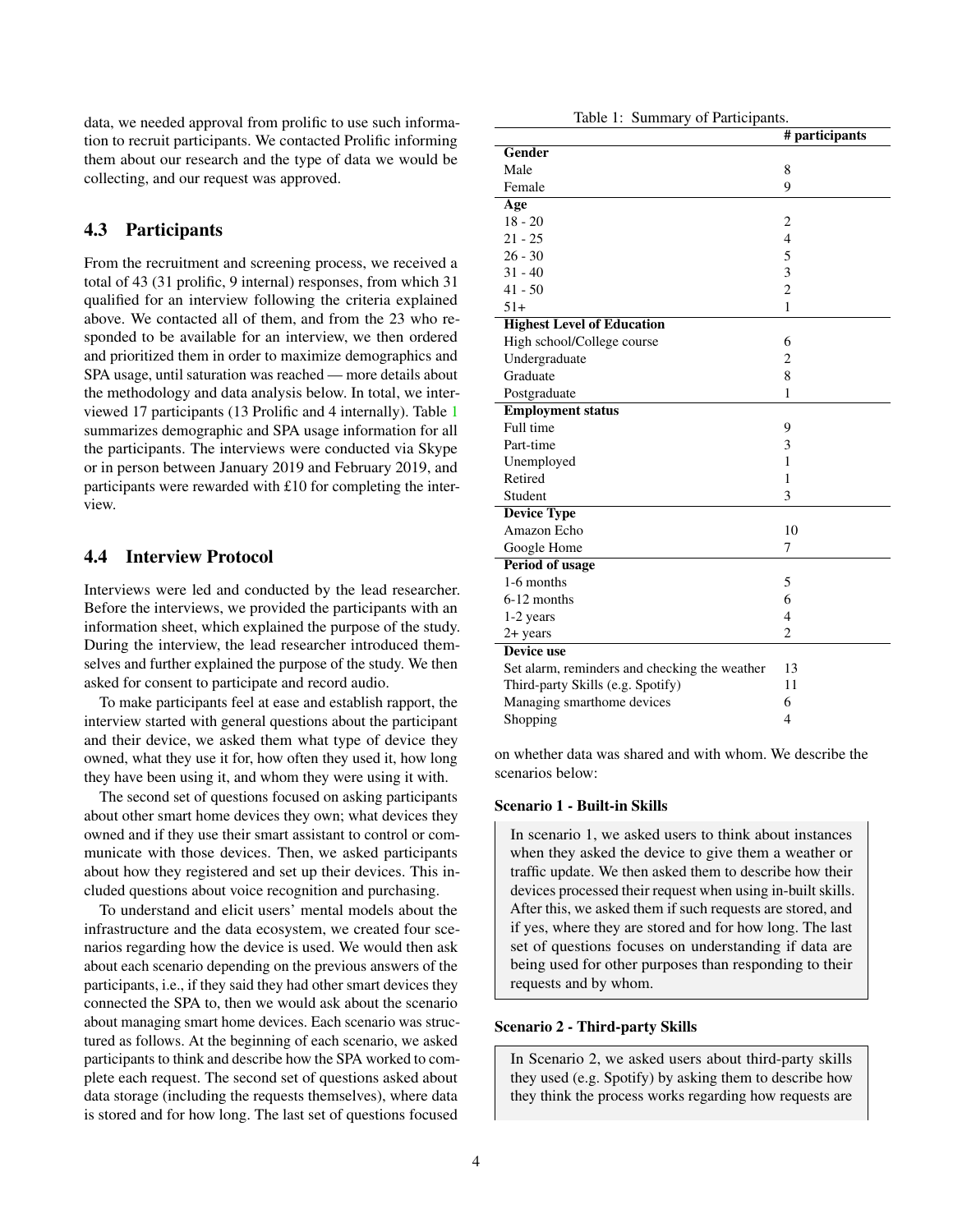processed and handled. We then asked them whether they think their requests are stored and if so where and for how long. Regarding data sharing, we also asked them if they think their data is shared with third-party skill providers as well as other third-parties such as advertisers.

#### Scenario 3 - Managing smart home devices

The purpose of scenario 3 was to understand how users perceived SPA's interaction with other smart home de $vices$  — e.g., smart bulbs. We asked users to describe how the SPA controls or manages other smart home devices. We began by asking users to think about instances when they controlled other smart home devices with their SPA. Then, we asked them to describe the process to us. We followed asking them if requests are stored. If the user thought these requests were stored, then we continued to ask them where they were stored and for how long. Regarding data sharing, we first asked users if requests were shared with the provider of the smart home device. Then, we asked if SPA's provider (Amazon or Google) together with the smart device provider shared data with other third-party companies.

#### Scenario 4 - Shopping

In the last scenario, we asked participants to describe how they use the device to shop and how do they think the process works. Similar to other scenarios, we asked them if the device stored their requests including purchase history and for how long. We also asked them if the data was used for other purposes and shared with other third-party companies.

The last set of questions focused on understanding users' threat models concerning the device. Instead of asking participants plainly whether they had security or privacy concerns about using the device, we asked participants what their thoughts were of the SPA capabilities to learn about them based on their interactions with it, who might want to take advantage or exploit the SPA and how, and if they had any concerns about the SPA. Before we concluded the interview, we asked participants about how they protected their devices or mitigated concerns if they mentioned some exploits or other concerns. We provide the final interview script in Appendix [B.](#page-14-2)

### 4.5 Data Analysis

Following a grounded theory approach [\[8,](#page-12-11)[20\]](#page-12-12), two researchers independently started the coding process immediately after the first two interviews. Coding was started early to identify interesting codes and categories that could be explored

in-depth. The interview scripts were then analyzed through several iterative stages of open, axial and selective coding. When new codes or themes emerged, both researchers met and discussed the new findings and amended the interview script where necessary to explore the new codes or themes in depth. Examples of the codes that emerged very early were: useful, best fit, control, and convenient were prevalent. We discussed and coded these codes under "Useful" as a theme that we defined to denote that users found the device to be useful. New codes stopped emerging after the ninth and tenth transcripts, but we stopped interviewing new participants after number seventeen to confirm we had reached saturation, i.e., to check new codes or themes would not emerge. During the selective coding phase, we ordered and grouped our themes into more broad and abstract groupings to answer our research questions.

# 5 Findings

This section presents the results of our study. It is structured as follows. It begins by reporting the results in terms of how users use and setup the SPA and the different parts of the ecosystem. Then, we report the different perceptions users have of data processing, storage, sharing and learning across the SPA ecosystem. After this, we focus on the results about one particular use case: shopping, as we found a general lack of trust in SPA shopping capabilities that we study more indepth considering users who do not shop at all, users who only do part of the shopping process (e.g. shopping lists), and users who do purchase using the SPA. Finally, we report on the threat models users have and the kind of defences and coping strategies they put in place to tackle the threats.

# 5.1 Device Usage

Participants used SPA for various tasks, all of them falling into the four main use case scenarios:

*Built-in Skills.* Participants mentioned they used their SPA to complete everyday tasks such as setting an alarm, setting reminders and checking the weather.

*Third-party Skills.* When asked about third-party skills, participants mentioned using Spotify to listen to music, Uber to call a taxi, Fuel Finder for checking fuel prices, etc.

*Managing Other Smart Home devices.* Participants also shared using their SPA to manage other smart home devices. In particular, six participants reported controlling other smart home devices. The devices included: smart bulbs, smart TVs and other smart speakers. In addition, some of our participants had tried to connect their SPA to other smart home devices they own but they did not succeed.

*Shopping.* Four participants use the SPA for shopping. In particular, from those who use SPA for shopping, most of them use SPA mainly to create shopping lists to later on purchase the items through the website or mobile application,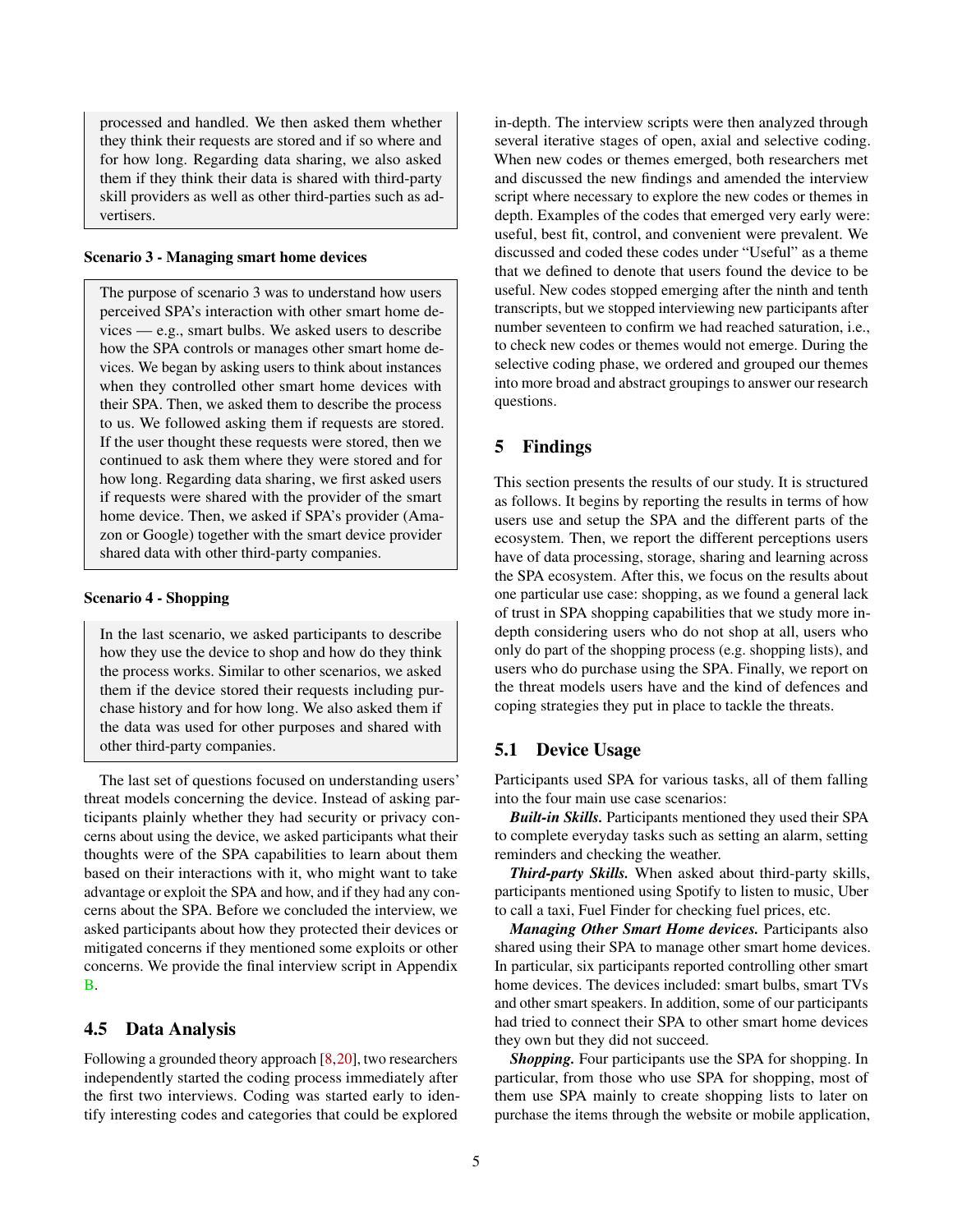as opposed to purchasing through the SPA. We explore the reasons for this in-depth in Section [5.4.](#page-8-0)

# 5.2 SPA Setup

From our 17 participants, 14 reported having set up their SPA while 3 stated that a partner or family member<sup>[2](#page-5-0)</sup> had set up the device for use. All participants who set up the device stated that the setup process was easy and straightforward. They also stated that they used their personal Amazon and Google accounts to set up their devices. These were accounts that users were also using for other personal purposes such as shopping (Amazon accounts), and Android devices (Google/Gmail accounts). Both sets of users reasoned that it was easier and more convenient to use existing accounts than creating new ones, and that they preferred sharing it across the household rather than setting up multiple accounts — *"It is better to share one for convenience sake"* (P2). This is something that, to some extent, one could expect as it was already shown to happen in other home settings [\[33\]](#page-13-12). However, other participants reported that they wanted to link the devices with existing accounts and enjoy more of the added functionality and benefits SPA bring to them. As P10 put it *"so that its easy for me to see what's on my calendar"*, i.e., by linking the participant's existing account to their SPA they can set reminders that will sync with their regular calendar system. We found this particularly interesting, as it reinforces the importance of looking at the whole SPA ecosystem not just at the smart speaker placed in households.

#### 5.2.1 Voice Recognition Setup

Although mostly used by the SPA for personalization rather than for security purposes, both Google Home/Assistant and Amazon Echo/Alexa offer voice recognition mechanisms for recognizing the voices of different users, so that they can tell users apart and personalize the interaction with them, named Voice Match [\[21\]](#page-12-13) and Voice Profiles [\[2\]](#page-12-14) respectively. In particular, Google users are given the opportunity to configure voice recognition as part of the initial setup process. Six Google users (6/7) setup voice recognition and reported that the device is usually able to distinguish their voices from the others, but with the mechanism being far from perfect, e.g. P12 said *"the times we have tested it seems that it can like but 70% of the time it doesn't seem perfect"*. In contrast, Amazon users are only given the chance to test the speech recognition process (ability to convert spoken words into a text and understand users' intent) as part of the initial setup, but not to configure voice recognition. Voice recognition (in this case Voice Profiles) can be set up at any point but always after the initial setup and as a separate process. Only 2 out

of the 10 Amazon users reported completing voice recognition. Most users who did not set it up did not even know that this mechanism actually exists. Interestingly enough, some of those who did not complete voice recognition seemed not to understand or differentiate between speech recognition and voice recognition, and they would confuse them, thinking the SPA can distinguish between people without having set voice recognition. For those who understood the difference, they explained that speech recognition was a feature that allowed the device to recognize speech and change it to text while voice recognition involved the device being able to tell who is talking. When asked how the process works, they revealed that the device has an AI system which compared voices to distinguish between users. While these group of users reported that voice recognition is used to distinguish between users, some said it was for recognizing different accents (actually meaning speech recognition).

#### 5.2.2 Third-party Skills Setup

Some third-party skills need to be setup either in terms of the permissions they need to access, e.g. smart speaker country and postcode for the case of Fuel Finder, or to link them to other online accounts to provide the functionality required, e.g., playing music through Spotify. We asked participants to describe the process of setting up the third-party skills they use. In some cases, this already started to shed light about their mental models. To setup the skill users share configuring their SPA to the skill they want to use. For example, P11 said: *"directly connected to my spotify account so it directly logs in to spotify and play music".*

#### 5.2.3 Connecting to Smart Home Devices

Managing other smart home devices through an SPA obviously requires connecting the SPA to the device. We asked participants to describe the process of connecting their SPA to their other smart home devices. They mentioned downloading the other smart home device mobile application and configuring it to their SPA, for example P3 stated *"I have the app on my phone so I use that to manage my activities between Alexa and the lamp"*. Other participants shared negative setup experiences, with some of them unable to connect their smart home devices to the SPA, with P9 stating *"I was unable to configure my smart TV, google home can't find the device"*.

#### 5.2.4 Shopping Setup

Both Amazon Echo/Alexa and Google Home/Assistant support shopping lists by default, so users can just create lists and add items to buy. In terms of actually completing a purchase, Amazon allows users to optionally create a 4-digit pin code to be used when purchasing online. In particular, one of our participants had set the code. Others who did not use their SPA for any shopping activities simply did not have the voice

<span id="page-5-0"></span><sup>&</sup>lt;sup>2</sup>Note here that we did not get into the tensions between those setting the devices and other household members, as this was already studied in-depth, including SPA too, in [\[46\]](#page-13-8).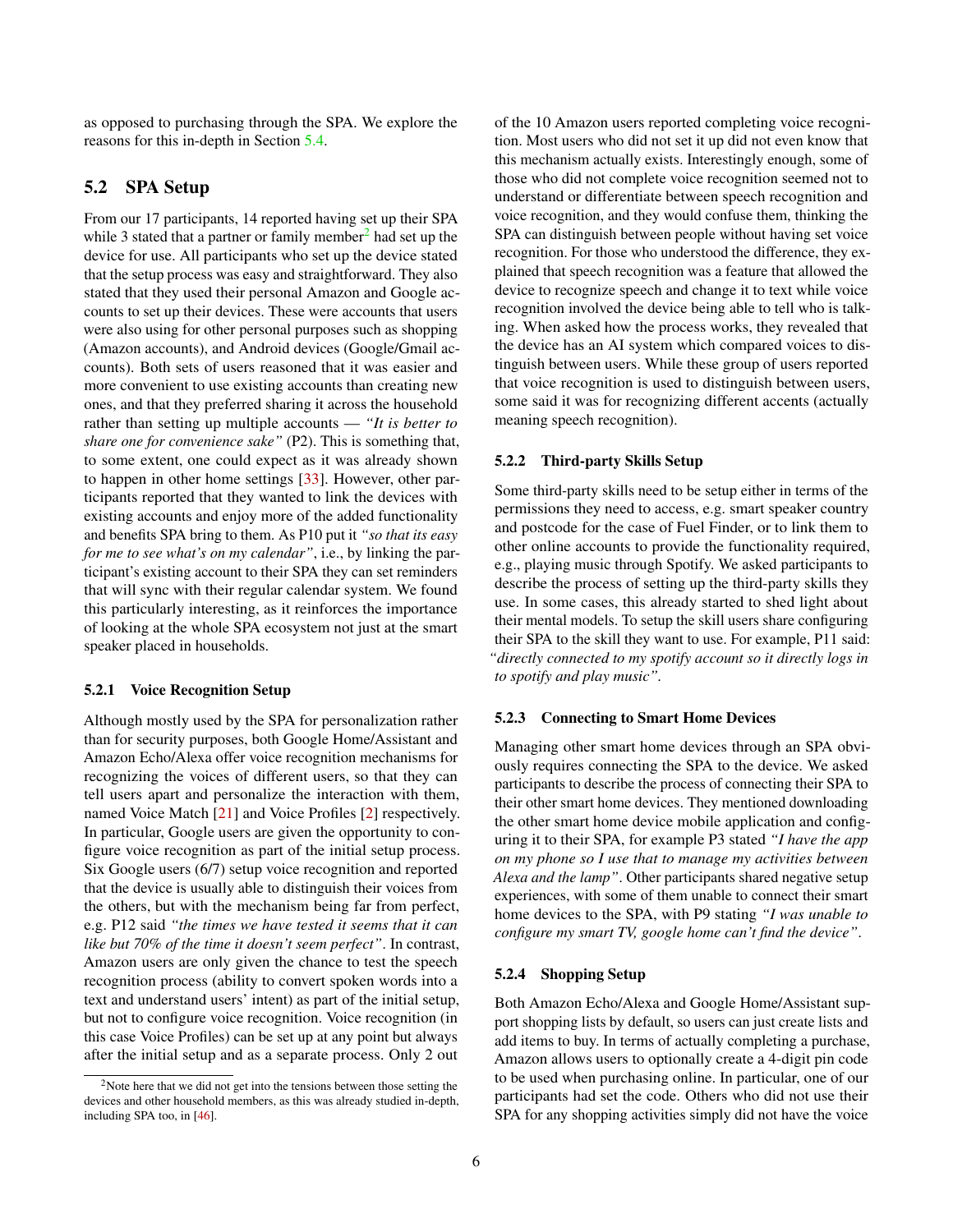purchasing code setup and had it disabled. It should be noted that if a user has Amazon Voice Profiles (voice recognition) setup, they need to setup the pin code for purchasing but do not need to say it every time they want to complete a purchase.

# 5.3 Perceptions of SPA's Ecosystem

In order to explore what perceptions users had of the ecosystem, we considered all the four main use case scenarios and asked about different information-related activities (data processing, data storage, data sharing, data learning) and how they thought these activities where being conducted and where.

#### 5.3.1 Data Processing

In general, our analysis shows that most SPA users believe that data collected by the device is processed locally in the device, though a few reported that the device needed to be connected to the Internet to work. Others explained that their requests are processed remotely and relayed back to the device. We explain this in detail below per type of use case, as there were some interesting differences worth mentioning across them.

*Built-in Skills.* When asked to describe how the device processes and fulfills requests like weather updates, 10 out of the 13 participants that used built-in skills explained that the device locally processes these commands and respond to the user. For instance, one user described the device as a small brain, implying that the device listens and process commands before responding to the user. We also found a few participants who believe that the device communicates with the SPA provider to process commands and then responds to the user, but in many of these cases, this was because they thought the SPA connected with an online source of information to process requests. For instance, one participant mentioned that the device connected to the Google website for weather updates. P9 shared this *"... with the weather. I believe it comes from the Google site from their weather service"*.

*Third-party Skills.* We observed that 10 out of the 11 participants who use third-party skills do not consider the thirdparty skills providers when describing how SPA process their request when a third-party skill is involved. While some users reported that data is sent to the SPA provider for processing, they did not mention any communication between the SPA provider and the third-party skill provider. This contrasts sharply with the very few participants who had a better understanding, though still incomplete and inaccurate, of how the process works when the SPA uses third-party skills. For instance, P8 stated *"well Alexa when I say I want to play a song she'll then connect to Spotify and search through the catalogue I guess then play the song"*.

*Managing Smart devices.* We found that 5/6 participants believe that the smart speaker and other smart home devices communicate directly without involving other elements of the SPA architecture. For instance, when switching the smart lights on, they believe that the device communicates directly with the lights, implying that both the SPA provider and the smart light provider are not involved in any way. Some participants think these devices communicate through the mobile app (i.e., other smart home device's mobile app) installed in their mobile phones. For example, P2 said: *"basically Google Home talks to the light bulb via the mobile app installed, and they are connected via the network so I will say OK Google turn the light off/On and it will send the request to the application that controls the Philips light"*.

*Shopping.* We found users shopping using the SPA talked about voice purchasing much in the same way as they would do for normal online purchases. For instance P5 said *"I just ask Alexa to add items to my basket"*. They also mentioned the SPA provider as being somehow involved in the process as the market/account they were buying from, e.g. P13 said *"once i ask alexa to add item to my basket she updates it on my Amazon account".* While most of our participants did not complete the purchasing process using the device, we asked all users for their views concerning voice purchasing. The majority (13 out of the 17), reported having not thought about the process, but we observed that, similarly to those who use SPA to shop, their current online shopping practices influence their understanding of the voice purchasing process. They think about how they would select an item to buy, choose the method of payment and confirm the order.

#### 5.3.2 Data Storage

In general, most users believe that their voice recordings, the history log and shopping history are all stored by the SPA provider. These users think this information is kept for building a profile about them, i.e. to understand their behaviour and interests. Regarding where data is stored, half of our interviewees believed that data collected by the SPA is stored locally in the smart speaker, while others reported that data is stored either in the cloud owned by the SPA provider, or both in the smart speaker and the cloud. One user stated that data is not stored at all since there is so much data to store. All our interviewees informed us that they do not know how data is stored and how long the provider keeps it. We further explain users' perceptions of how data is stored below depending on the use case.

*Built-in Skills.* When using the device to complete everyday tasks like setting reminders, asking questions and requesting updates (e.g., weather), most participants believed that data is stored to learn more about them and personalize the SPA experience. Half of the participants believed that these data were stored locally in the device. One user stated such data was not stored at all since there were many data to store and the provider would not be able to handle it all. Another user mentioned that data (i.e., history) were stored in the mobile app.

*Third-party Skills.* Users who were using their SPAs with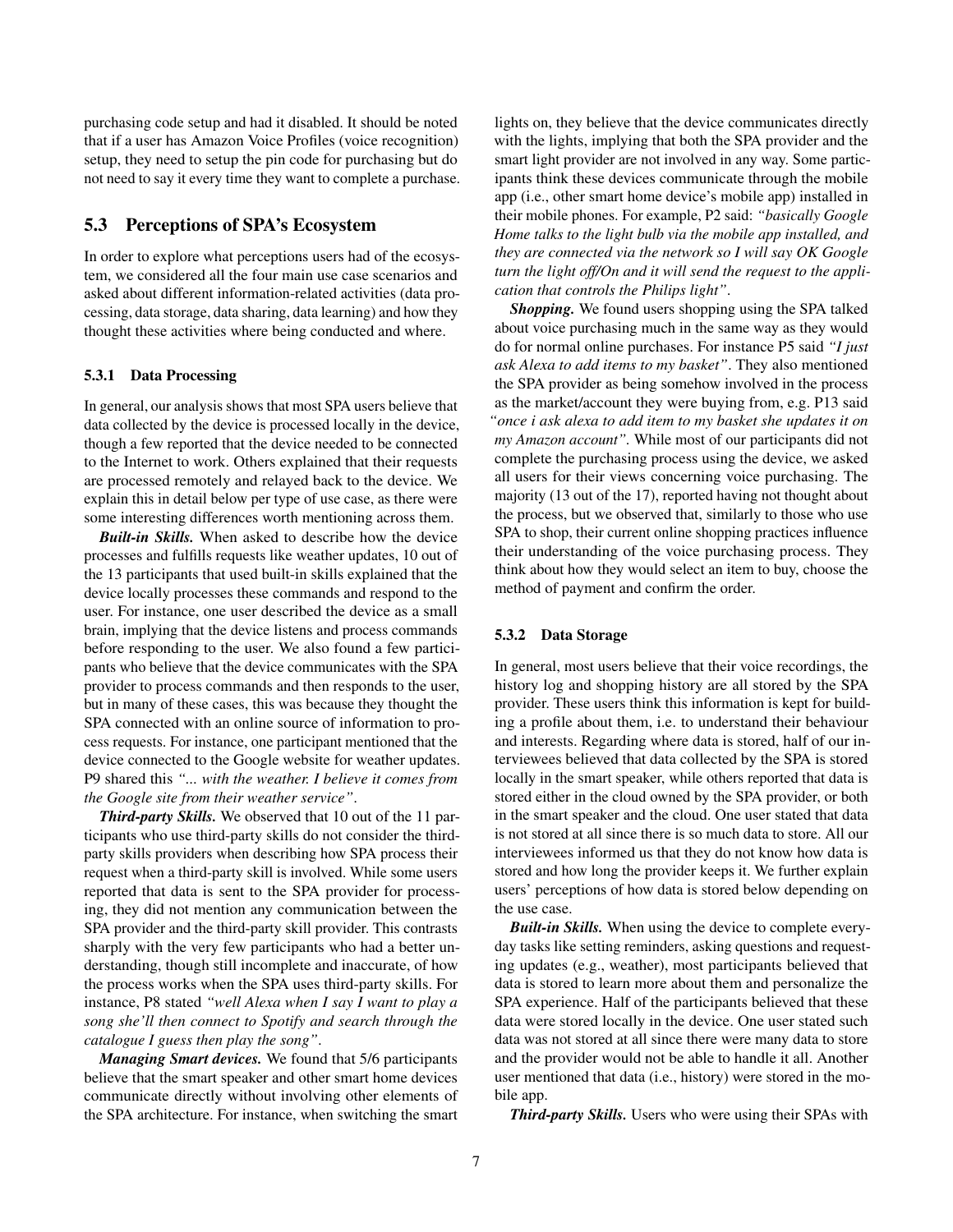other third-party applications reported that their requests and history logs (e.g., playlists) were only stored by the SPA provider not mentioning the third-party provider. We observed that most users of third-party skills (9/11) do not mention their third-party skills providers storing any data.

*Managing Smart Devices.* Most users who use their SPA to manage other smart home devices (5/6) reported that their commands directed to the smart home devices were stored, but they only assumed that it was to personalize and improve their SPAs. In terms of where or who stores the information, none of the participants mentioned any of the providers of the smart home devices they were managing through the SPA. They seem to only believe that their smart speaker stores all data locally in this case.

*Shopping.* When using voice purchasing, users believe that their shopping lists and history are stored by the SPA provider. They reasoned that this is done to understand their shopping interests and behaviour. While the majority believed that this is for advertising purposes, some believed this is for improving the SPA. Regarding deletion of data, some participants stated that shopping history is immediately deleted from the device after shopping.

#### 5.3.3 Data sharing

While the usage of the SPA includes data being shared by the SPA provider and other different vendors or third-parties, we observed that users' perception of how data is handled and shared is mostly based on the stories of data misuse they know from other domains. For instance, users believe data is shared with data brokers and third-parties who are interested in influencing their behaviour, as P3 explained: *" ...so they would to try and influence users purchasing decisions".* Other participants alluded to the Facebook and Cambridge Data Analytica case [\[45\]](#page-13-13) and stated that they did not know with whom their data is being shared but believe it was being shared with other companies *P4 "they could give it to third-party people to target certain adverts to the user".* However, some users reported that precisely because of recent data misuse incidents, they trusted their SPA providers not to share data with other parties.

In terms of the wider ecosystem, none of the participants who used the SPA with third-party skills (e.g., Uber) or with other smart devices (e.g., Phillips bulbs) mentioned data being accessible to these third parties (e.g. Uber or Phillips), let alone with whom these third parties might be sharing the data they gather. That is, no users mention the fact that, because they may have access to users' data because of how the SPA ecosystem work, that they could too share that data with others, not just the SPA provider. In terms of the specific data that participants believe is being shared, our participants informed us that their usage statistics, shopping habits and play-lists are being shared with other parties like advertisers.

#### 5.3.4 Data Learning

We also asked participants whether their SPA were capable of learning things about them based on their interaction or usage. In general, participants perceive SPA as intelligent and having the ability to learn new things about them without they telling them to the SPA. They describe them as a brain or having a memory to process and remember certain things about them. Others describe their device as an Artificial Intelligence (AI) system. In a similar way to processing and storing data, users seemed to attribute all the learning capabilities to the smart speaker as opposed to other parts of the SPA ecosystem involved in it, which they did not mention. They tended to personify the smart speaker and say it was intelligent.

Regarding how the device learns about them, 13/17 participants said the SPA analyses their usage patterns (i.e., questions, play-lists, history logs and shopping lists) to learn about their likes and dislikes. Our analysis shows that users believe their SPA are capable of learning about their shopping habits, their favourite music and radio stations, routines and its users. They also believe that the device uses what it learns about them to tailor adverts for them, serve them well, to influence their decisions and recommend better things to them (e.g., more music from their favourite artist), P17 *"It picks up adverts for example on my android phone I get adverts related to what I have asked my Google Home so it shows that element of the device listening".* While P7 explained: *"I would probably imagine it stores your information and it [then] begins to predict through [the data] I would assume... some sort of like a pattern, therefore, it would [then] start to tailor things to people that fit that [particular] pattern."*

Some users have mixed attitudes toward the device being able to learn things about them; some perceive this as a negative trait while others see it as a useful feature, with some perceiving both depending on the context — reasoning very similarly to what well-known theories like Contextual Integrity [\[35\]](#page-13-14) aim to explain. For instance, some users stated that the device being able to learn and know certain things about them (e.g., morning routine – favourite music, weather, traffic and news updates) is a good thing as it could simplify their life. However, they explained that it is not pleasant for the device to know sensitive things about them, for instance, health symptoms.

In general, users (including those that perceive learning as a good thing) find the idea that the device can learn about them being creepy, scary and invasive, sometimes because they could never tell when the device is doing the actual learning. P9 explained: *"In a way, it is good for it to give you suggestions. But, at the same time, it is scary because if you think about it, if it's learning things you are doing it is quite sinister. At the moment I am happy with it, but it does make me think about what information it can learn about me... what profile it can build without me realising".*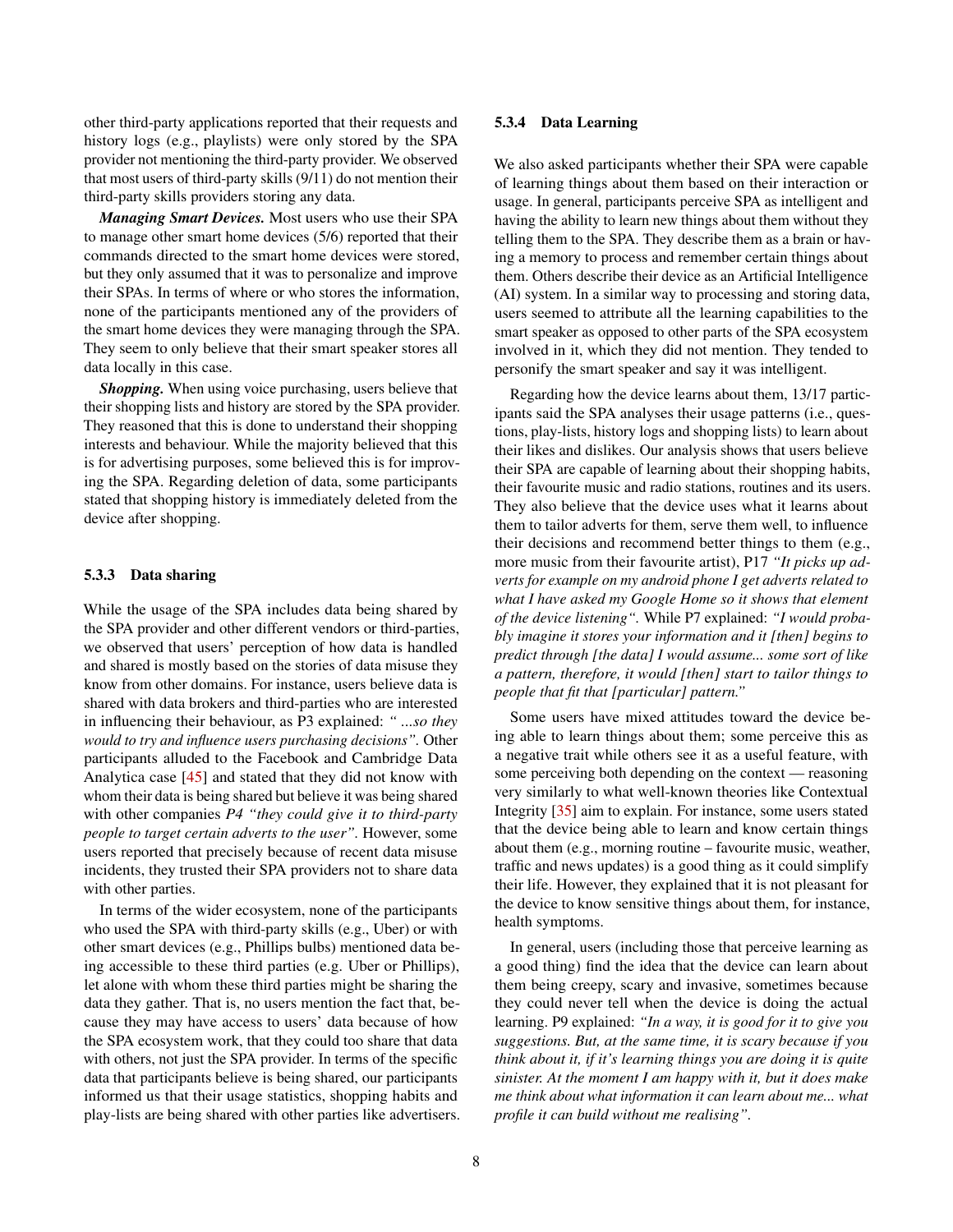# <span id="page-8-0"></span>5.4 Shopping

In our initial interviews, it quickly became apparent that one of the use cases we where considering, shopping, was actually worth studying more in-depth because of a seemingly low adoption by current SPA users. Both Amazon Echo and Google Home devices give users the opportunity to shop online. Therefore, we asked all participants about their shopping experience, the challenges and the concerns they have while using the device to shop. We aimed to understand how users view the process of shopping, from the moment they make the shopping list to the point of payment. We particularly sought to understand any differences in perception/use among those who do not use SPA to shop at all, those who use the SPA to aid their shopping even if not purchasing through the SPA (e.g. just using shopping lists), and those who actually use the SPA to purchase items.

Users view voice purchasing as a convenient way of shopping, with some tasks such as creating shopping lists and paying for goods faster than with other systems. We found that most of our participants (8/10 Echo users) had not set up voice purchasing code because they were not using voice purchasing features on their SPA. In general, most participants (7/10) told us that the voice purchasing code is a useful feature of the device and adds an extra layer of security. However, further analysis showed that most users are concerned that other people around the house (or neighbours) could hear the code and use it maliciously.

Below we summarize users' main struggles and concerns about using the SPA to shop. Mainly, we observed trust, or more specifically the *lack of trust*, emerging very strongly as a theme across different dimensions: products (visibility, comparisons, and mistakes), vendors, security of the connection, and privacy of the orders. In particular:

*Product visibility.* When we asked our interviewees their thoughts on using the device for shopping, 10 out of 17 participants stated their biggest concern not being able to see the product they want to purchase.

For instance, P12 said: *"I [am] probably kind of against it, cause I will need [a] screen to see what I am buying, I need a lot of confirmation; how the products are and what I am buying, so a visual thing. So just using voice assistant I don't think I would ever do that.".*

*Product comparisons.* Some users expressed the difficulties of comparing products when shopping using the device. Some Amazon Echo users stressed that Alexa did not give them a full description of the product but just the name and the amount. Other Amazon Echo users noted that one could not get the reviews of the product. Users also raised some concerns about fake products, that using the device one may end up ordering a fake product. For instance, P1 explained why he is not using voice purchasing: *"...erm only because I am aware of scams and fake products on Amazon, I would like to see what I am buying first."*

*Product mistakes.* We found that some users were concerned about buying the wrong item because, sometimes, while they are creating the shopping list, the device gets the wrong item. In fact, two participants reported an unsuccessful attempt of shopping using the device as they mentioned the wrong items were added into their shopping basket. For instance, P5 said *"I just ask Alexa to add items to my basket and it does, but often it adds the wrong items..."*.

*Number and trustworthiness of vendors.* Users expressed that they have a limited number of vendors to buy from than when shopping online. For instance, one Amazon user argued that they are limited when using the device because they cannot buy from other outlets. However, some Google Home users thought being connected to a single vendor (like Amazon Echo users) guarantees security as the user is just connected to a well-known and trusted outlet. Nonetheless, some Google Home users informed that the number of vendors is limited and there is a chance of not finding what they want. Other Google Home users stated that it is difficult to choose which vendor to use.

*Secure connection.* Some users, mainly those who had not set up voice purchasing expressed their concerns over secure payment and connection during shopping. They stated that it was challenging to confirm whether they are connected to the right vendor or the payment process is secure. P9 said, *"... I don't know if the payment is secured or it's going through an encrypted site as a basic example, I like to see something on a screen rather than doing it on an automated home system."* Moreover, some further informed us that there are no visual cues to help them feel they are secure.

*People hearing orders and/or code.* Some users who were not using the device to shop highlighted some privacy concerns of other people being able to hear what they are ordering, for instance, P14 stated *"people around you can easily hear your purchasing code which isn't safe if you think about it"*. Others said its easy for other members of the family or neighbours to hear what they are ordering and that can be unpleasant at times. They also mentioned concerns about others hearing the voice purchasing code and using it without their permission.

The above struggles and concerns make users utilize a number of strategies in order to minimize the concerns. Those include:

*Completing the order through the app.* To avoid buying wrong items, some users stated that they use the device to create shopping lists but always confirm their orders before paying through mobile apps or website. For example, P5 said: *"I just ask Alexa to add items to my basket and it does ... and [then] I have to go to the app to make the purchase."* Most users who used this strategy mentioned that the device is good for making shopping lists but not ideal for shopping especially when product details matter.

*Disabling voice purchasing.* Most participants mentioned that they decided not to enable voice purchasing because they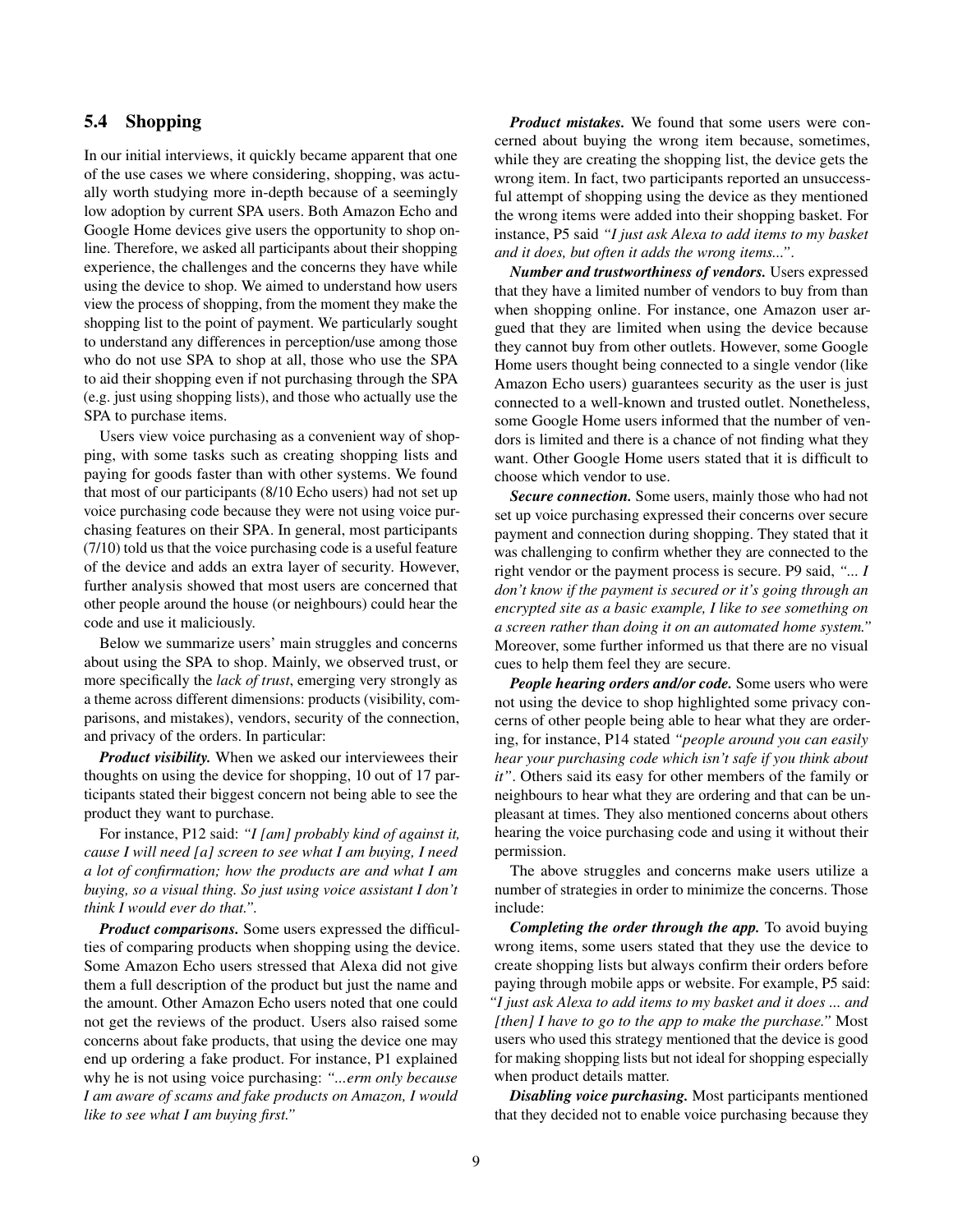do not trust it. These were users who earlier revealed that they were not sure how secure the device is when shopping.

*Shopping through other platforms.* Some users explained that they still prefer to shop using their apps or the web. They explained that shopping using other platforms gave them the opportunity to find better deals and get the right items. Some users further explained that these other platforms are trustworthy and have been using them for some time. For example, P10 noted: *"I would say the device is great for other things, but in terms of shopping, it is useful to add things to your basket, but I would say its better to buy through the website or app, so you know its safe and secure."*.

# 5.5 Threat Models and Coping Strategies

To understand users' privacy and security concerns regarding owning and using SPAs, we asked users if they thought their devices could be exploited maliciously or if their data could be at risk while using the device. We were also interested in the threat agents – actors who might be interested in such attempts. Considering the size of the ecosystem and the number of stakeholders involved, these questions aimed at getting participants to describe the threats and the attacks that SPAs might be subjected to. After these questions, we wanted to know what users do to protect themselves from these threats and attacks.

All of our participants reported that their SPA could be exploited. They described how different threat agents could attack the device. In general, we observed many gaps in their threat models; users consider few threat agents and exclude the people they share the device with. Also, they do not consider malicious skills or SPA providers. Users are mostly worried about unwanted listening from the device. They reported not knowing how to protect themselves or their devices from technical attacks but shared various non-technical solutions they develop to protect themselves.

#### 5.5.1 Threat Agents

While some of the users explained that anyone could *hack* the SPA, the most common threat agents that users discussed were: hackers, government agencies and data brokers (advertisers). Many of our participants used words like "criminals" and "fraudsters" to describe potential threat agents. We grouped all these under the theme "Hackers". Users gave various reasons, i.e. *motivations*, to why these threat agents would be interested in attacking the SPA. They mentioned that hackers (and fraudsters) would be interested in targeting SPA for financial gain, to get personal data which they can then sell and for blackmailing purposes; government might do it for spying on users and influencing their decisions; and advertisers would do it for understanding users' usage behavior and use that for marketing purposes. We also found that participants who mentioned advertisers highlighted that

data generated by users is considered important, and everyone is interested in it. However, most users who mentioned "fraudsters" and "criminals" linked them to financial gains. For instance, P4 stated *"... with the shopping feature [available], potential people who want to steal money of you can target it... because your credit card is stored so I would say fraudsters"*.

Despite recent news, e.g., Amazon releasing a user's Amazon echo recordings to another user [\[44\]](#page-13-15), users do not normally consider the SPA providers or providers who have access to the data, e.g. third-party skill providers, as threat agents. Also, no one mentioned other household members as a potential source of problems. However, studies suggest that smart home devices are weaponized within the family [\[23\]](#page-12-15). The only hint towards this was a few participants who mentioned the problem of other household members and neighboors overhearing the voice purchasing code.

#### 5.5.2 Attack Types

We found that while users' threat models consist of different threat agents, many users struggled to describe attacks that SPAs can suffer. The most prevalent attack mentioned by our users is unwanted listening. All our users raised this as a concern and mentioned different threat agents hacking the device to listen and spy on them. Some users shared advanced attacks such as attacking the network the device is connected to and hijacking the commands, but still attacks did not normally correspond to the real attack surface of SPA (see Section [3\)](#page-1-2). For example P17 shared *"They are connected to the network so they have IP and storage so they can become part of a botnet".* Also, they hardly related to any parts of the SPA ecosystem but the smart speaker — e.g. participants did not consider malicious skills [\[29\]](#page-13-16).

#### 5.5.3 Coping Strategies

We found that users do not take any technical solutions to deter threats or protect themselves. We now discuss the strategies they follow to protect themselves below.

*Unable to protect themselves*. Many participants reported that it is difficult to protect the device because they do not know what attacks might affect their devices. P4 said: *"With these sorts of things, I don't really know if there is a way of protecting yourself..."*. P1 further explained: *"With my PC and phone, I have an anti-virus [installed], but I don't know how you could protect a speaker..."*. This is remarkable, as it shows many users, even if they might do something to better protect themselves, simply cannot do it because they do not know what to do.

*Not enabling certain features.* Users reported that they disable (or do not set up) some features and functionality of the SPA to minimize or avoid being at risk. One example of this, as mentioned above, is disabling voice purchasing to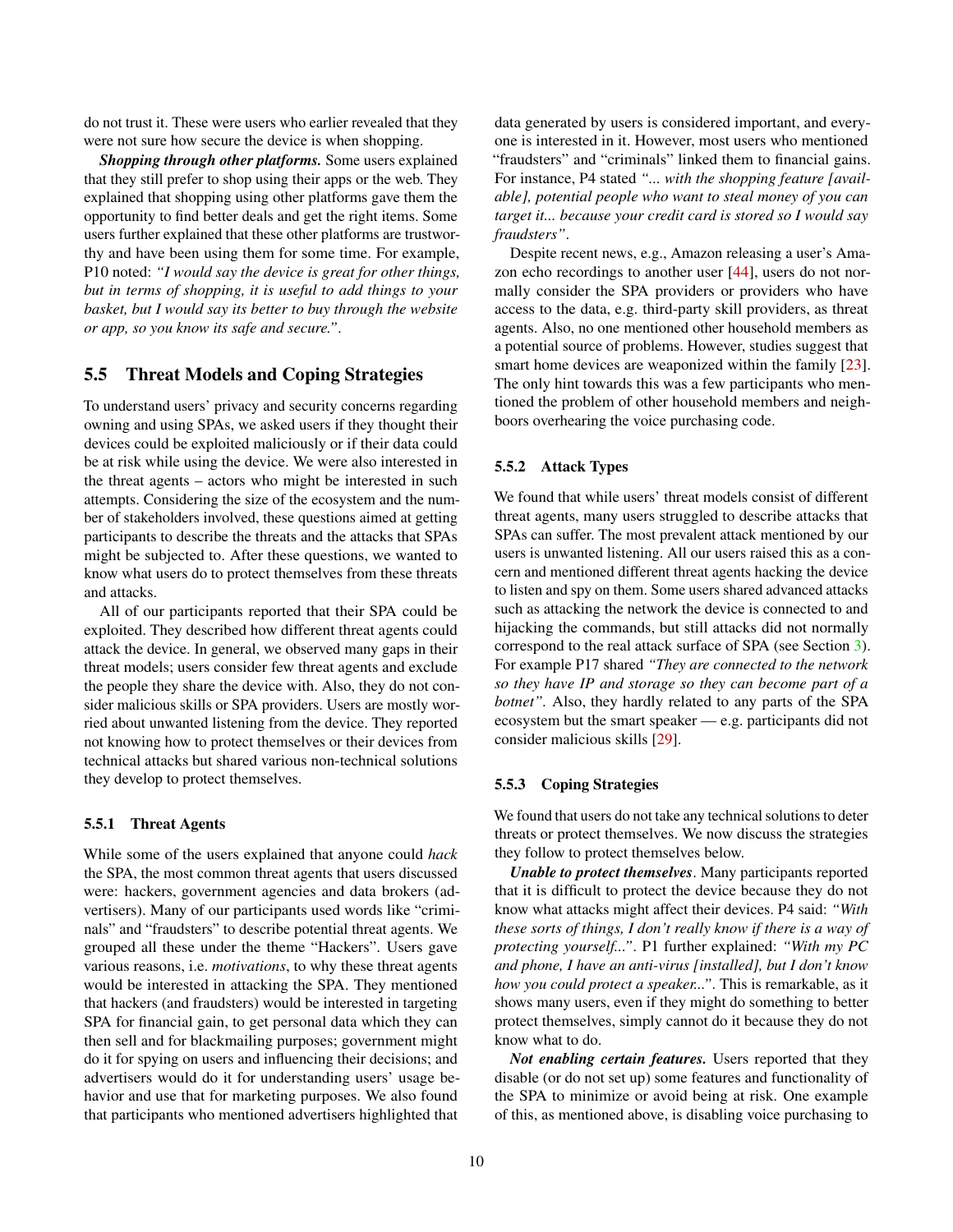avoid risks associated with shopping. This means many users are just restricting themselves in terms of the SPA capabilities they could be using. P10 said: *"Somehow yes, I would limit the things I use it for like I wouldn't use it for purchasing at all I'll stick to shopping lists."*

*Using other devices.* Some users reported that they use other devices to complete specific tasks in order to minimize what the device knows about them. For instance, P9 said: *"...checking the weather would be ok, but I would be concerned, for example, if I wanted to find out about a certain illness a family member has, I wouldn't do it through Google home...I would use the computer [be]cause I don't want that to be stored [in the SPA]"*. Another example of this is that, as mentioned above, participants tend to complete purchases using other devices like mobile apps after having created a shopping list with the SPA. Again, this means that users are simply not using the SPA for tasks it is capable of doing.

*Turning off or muting the smart speaker.* We found that some users switch off their SPAs to stop them from listening. They turn the device off when they are sleeping, having private conversations and when they are not home to avoid unauthorized people using them. P9 explained: *"...I would turn it off when we are not in the house so people can't access it when we are not in."* This finding confirms what was also found in [\[30\]](#page-13-5), where they asked about whether users used the muting button of smart speakers, which in turn revealed that many users were turning off the speakers altogether.

### 6 Discussion

We now discuss our findings, their implications, and some recommendations.

# 6.1 More than Smart Speakers

The majority of users see the smart speakers as the place from the whole SPA ecosystem where most of the data processing, storage and learning happens. For instance, when asked to describe how the SPA process and fulfill requests like weather updates, the majority of our participants explained that the device locally processes these commands and respond to the user, mainly limiting the SPA to the smart speaker, which would in turn be some kind of a small brain. This shows that most users have a very simple and inaccurate mental model of the SPA ecosystem. Even those who actually recognize that the SPA needs to search for and find information online do have incomplete mental models. Very few participants clearly involved the SPA provider in the processing, storage, sharing and learning capabilities of SPA, let alone other important actors in the ecosystem like the third-party skills providers and the vendors of smart home devices they manage through the SPA. Therefore, better awareness and transparency mechanisms may help users understand how SPA operate, not necessarily from a technical point of view,

but just enough to understand the implications in terms of their data. Awareness and transparency mechanisms, however, need to be engineered carefully, to avoid these mechanisms becoming a lot of information to digest, which may intimidate and/or become a burden on the users, ultimately ending up of not much use. In fact, some participants actually complained about SPA privacy policies and terms of service not being clear enough for them to understand how their data is handled, something that one would expect as it is the case in other domains [\[13,](#page-12-16) [25,](#page-13-17) [38,](#page-13-18) [40\]](#page-13-19). Recent research suggested that privacy notices should be relevant, actionable and understandable [\[41\]](#page-13-20). In particular, the authors identify four main dimensions to consider when designing to provide notice: timing, when should a notice be presented; channel, how should the notice be delivered; modality, how the information should be conveyed; and control, how choice options are integrated into the notice. Research on SPA notices exploring those dimensions would be really interesting, particularly as conveying notice across the SPA ecosystem, considering its complexity and the actors involved, is non-trivial.

### 6.2 What do I do to protect myself?

Having better transparency mechanisms that help improve users' mental models of the SPA ecosystem may not necessarily mean that users are able to protect themselves better. Although most participants were clearly unaware of the potential threats, which could mean that they underestimate the security and privacy risks of SPA, and one might be tempted to attribute this to the inaccurate and incomplete mental models users have, one of the main problems we encountered is that most users simply did not know what they could do to protect themselves when using SPA. This actually leads to a situation whereby users minimize the use they make of the SPA to just the cases they think (whether actually right or wrong) are less dangerous. If users are to make the most of SPA, we definitely need more usable security and privacy mechanisms that seemingly integrate with the SPA ecosystem, together with the awareness and transparency mechanisms already mentioned, which in turn may help increase users' trust on SPA.

AI to personalize security/privacy. The first example of potential mechanisms to explore would be those that could leverage the AI capabilities SPA have to personalize the experience to users, so that they would be used to personalize users' security and privacy experience. This would contribute to the cases we found participants felt SPA learning is a good thing. In this way, recent research already suggested variables to consider for permissions within a household [\[24\]](#page-12-8). This, together with permissions across the entire SPA ecosystem considering the actors involved, could be the basis for SPA to learn what are the kind of contextual social norms that apply for particular users and households to govern data processing, storage, sharing, and learning based on the context to help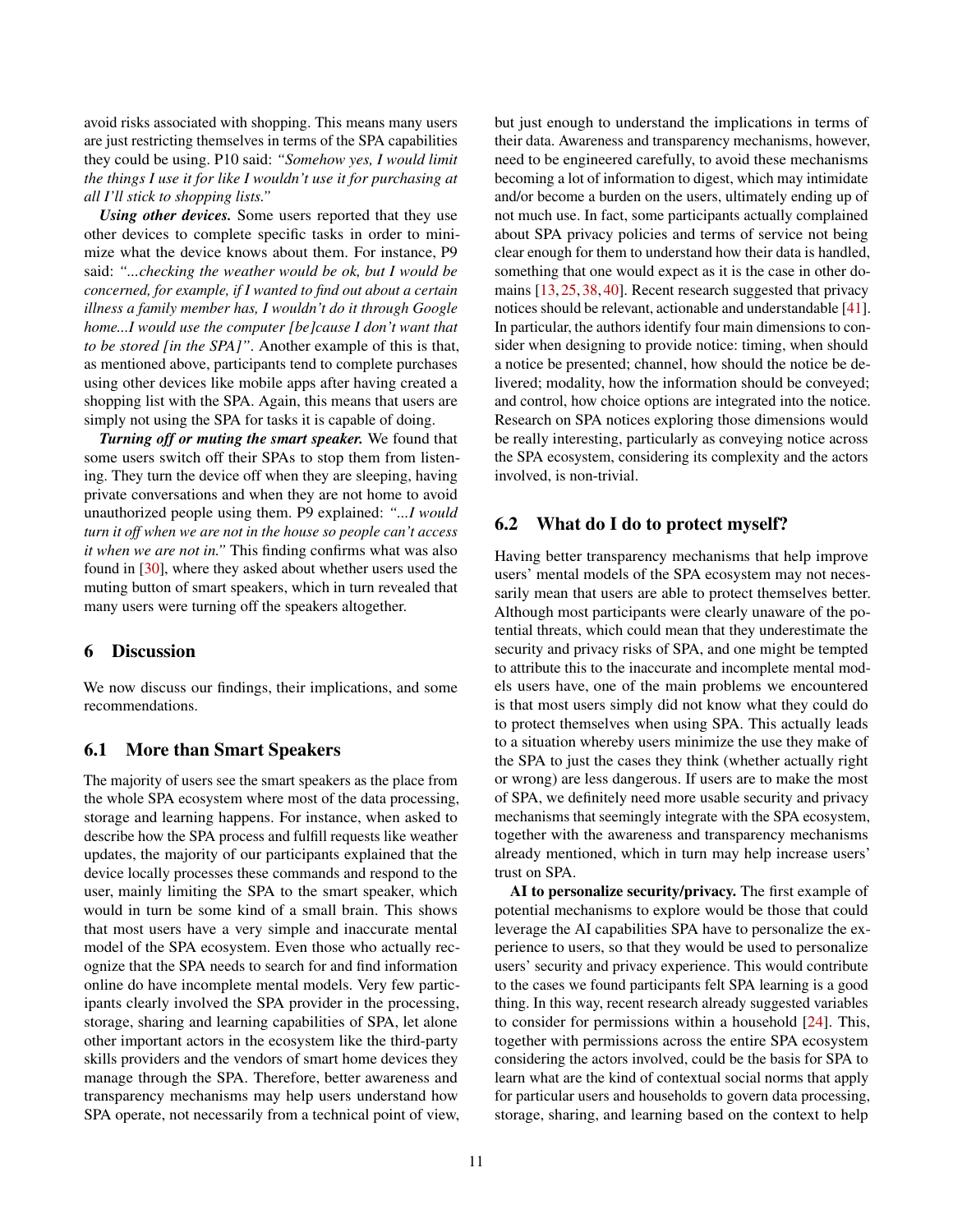users manage and control their data across the SPA ecosystem. In fact, the feasibility of learning contextual social norms was already shown in other domains [\[7,](#page-12-17) [11,](#page-12-18) [18,](#page-12-19) [42\]](#page-13-21), and more recently in generic smart homes [\[4\]](#page-12-20), but this still needs to be considered in the context of the whole SPA ecosystem.

Voice recognition for usability and as building-block. We observed that when the voice recognition setup process is included in the initial SPA setup as with Google Home/Assistant, many more participants seemed to configure it and, actually, they found the process easy and straightforward. In contrast, voice recognition in Amazon Echo/Alexa is not part of the initial setup, and the vast majority of users had not tried to set voice recognition, with some of them not even knowing the mechanism exists. While voice recognition may still not be a mature-enough authentication mechanism in SPA, as it has been shown to be vulnerable to attacks such as spoofing through replay attacks [\[9\]](#page-12-21), there is indeed ongoing research to make it more secure [\[16\]](#page-12-9). The good news is that, from a usability point of view, this looks like an interesting research line, because of the aforementioned proportion of participants who went for voice recognition when they knew about it and were given the chance to set this up at the initial setup stage. Voice recognition could also be the basis for other security mechanisms or to increase trust in some SPA use cases such as shopping, as explained next.

# 6.3 Trusted Shopping

We found a lack of trust from users when shopping using the SPA. While some participants found it useful and convenient to use some of the SPA's shopping capabilities such as shopping lists, participants would not normally purchase the items through SPA. We identified that the main cause of this was that users did not trust the products, the vendors, and the process, including the security of the connections and whether other people might be able to overhear their purchases and purchase codes. These trust issues need to be addressed in order to foster purchases through SPA, even more if we look towards a future where we will delegate more and more tasks to SPA [\[10\]](#page-12-22). Research on the particular mechanisms to make purchasing through SPA more trustworthy seems like an exciting line of future research. For instance, in terms of products and vendors, novel ways for an SPA to somehow provide more verbal information about the products and the vendors, such as product reviews or vendors' reputation, would need to be engineered in a usable way. Also, this type of assurances might need to be complemented with other modalities, something that may be easier with the new generation of multi-modal smart speakers, such as the new 2nd generation of Amazon echo, which includes a screen [\[3\]](#page-12-23) users could use to check the products in the shopping list to purchase all in one place, with the SPA quickly ordering the items as soon as the user confirms verbally. Also, and as mentioned above, having voice recognition from the beginning would make it so the voice

purchasing codes needed in Amazon would not need to be repeated in each purchase (as it is actually the case [\[2\]](#page-12-14)), also mitigating the concerns some users had in terms of others overhearing the code and using it.

# 6.4 Limitations

The methodology used was mostly qualitative and exploratory in nature, therefore the hypotheses we formulated based on our findings, emerging themes and discussion coming from the grounded-theoretic analysis, would obviously need to be tested in a follow-up confirmatory study to assess their validity and generalizability. We focused on current SPA users, so we could explore the ecosystem and the parts they understand or use more/less and why, e.g. lack of trust regarding SPA shopping, and because previous work [\[30\]](#page-13-5) had already looked at users and non-users of SPA to study reasons for adoption. Finally, the interviews were conducted Jan-Feb 2019 after some major news, including Amazon sending thousands of recordings to the wrong user [\[44\]](#page-13-15), but before the most recent news regarding Alexa recordings being analysed by humans. While this might alter mental models regarding the SPA provider, sometimes mentioned by participants, it might not regarding third-party skills or other third-parties, who were not in the news and hardly mentioned by participants. Nevertheless, understanding how such news could alter users' mental models, particularly in terms of the SPA provider, should be studied.

# 7 Conclusion

This paper reports our study of users' perceptions of the SPA ecosystem through semi-structured interviews around four main use cases of SPA (built-in skills, third-party skills, managing other smart home devices, and shopping). We uncovered users' misunderstanding of SPA ecosystem, with most users showing a very limited conception of SPA and inaccurate and incomplete mental models of the SPA ecosystem and related data activities (processing, storing, sharing, and learning). We also uncovered the lack of trust users have with some of the use cases of SPA, and how this is hampering adoption particularly of purchasing through the SPA, with users not having enough information to assess their trust in the products, the vendors, and the process of voice purchases. In addition, we reported the threat models users have of SPA, showing both threat agents and types of attacks users consider possible. We also show the mainly non-technical coping strategies users follow to try to protect themselves. Finally, we presented design implications for how SPA might support users' expectations and needs with regards to privacy and security, including researching on mechanisms that help increase awareness, transparency, control, and trust across the SPA ecosystem.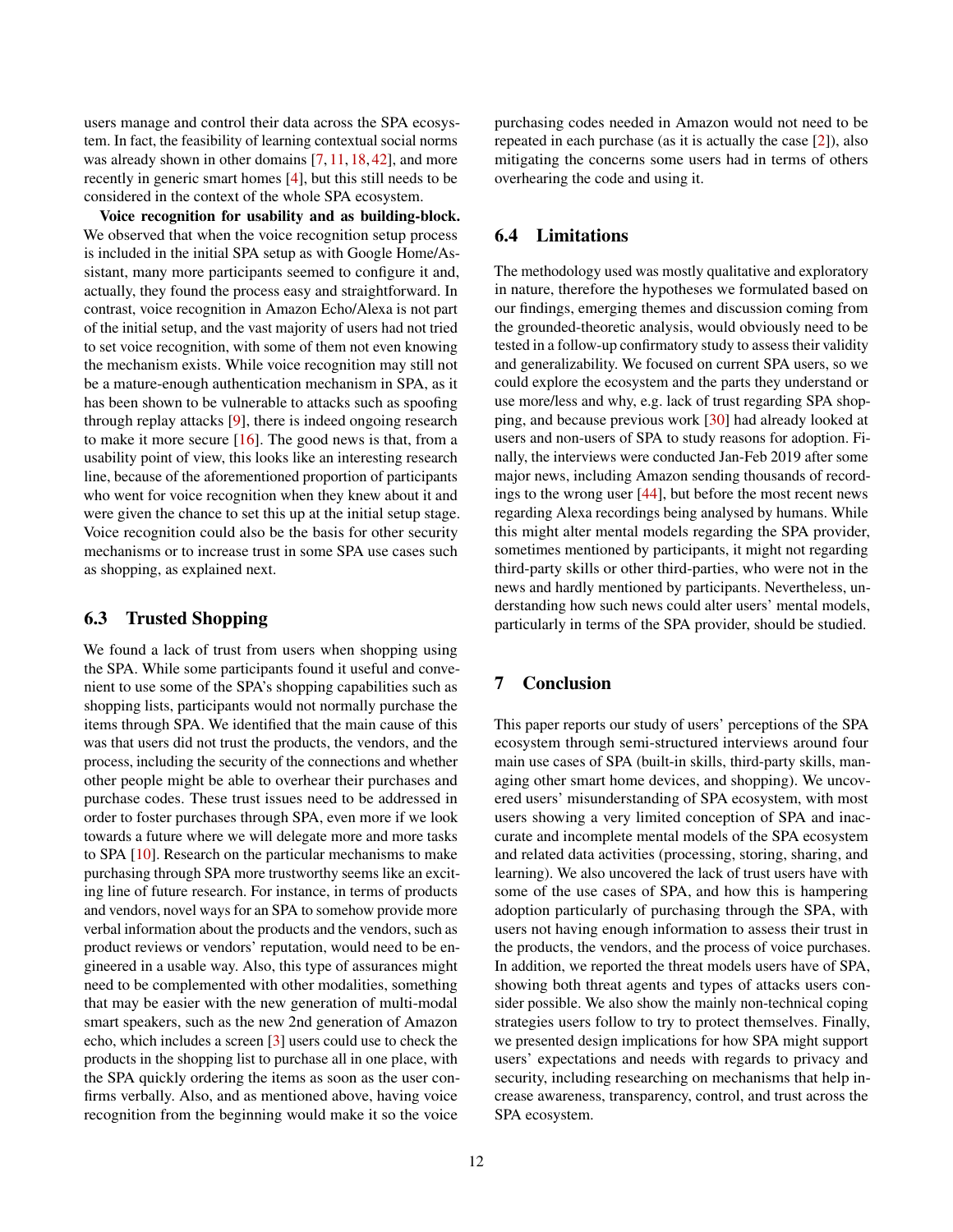# References

- <span id="page-12-6"></span>[1] The alexa skill store for france is a fast growing land of opportunity, https://voicebot.ai/2018/11/03/thealexa-skill-store-for-france-is-a-fast-growing-land-ofopportunity/, 2018.
- <span id="page-12-14"></span>[2] Amazon. *About Alexa Voice Profiles*, 2019 (accessed February 22, 2019). [https://www.amazon.](https://www.amazon.com/gp/help/customer/ display.html?nodeId=202199440) [com/gp/help/customer/display.html?nodeId=](https://www.amazon.com/gp/help/customer/ display.html?nodeId=202199440) [202199440](https://www.amazon.com/gp/help/customer/ display.html?nodeId=202199440).
- <span id="page-12-23"></span>[3] Amazon. *All-new Echo Show (2nd Gen) – Premium sound and a vibrant 10.1" HD screen*, 2019 (accessed February 22, 2019). [https://www.amazon.com/](https://www.amazon.com/All-new-Echo-Show-2nd-Gen/dp/B077SXWSRP) [All-new-Echo-Show-2nd-Gen/dp/B077SXWSRP](https://www.amazon.com/All-new-Echo-Show-2nd-Gen/dp/B077SXWSRP).
- <span id="page-12-20"></span>[4] N. Apthorpe, Y. Shvartzshnaider, A. Mathur, D. Reisman, and N. Feamster. Discovering smart home internet of things privacy norms using contextual integrity. *Proceedings of the ACM on Interactive, Mobile, Wearable and Ubiquitous Technologies*, 2(2):59, 2018.
- <span id="page-12-0"></span>[5] S. Bay. Ai assistants are poised for major growth in 2018. 2018.
- <span id="page-12-10"></span>[6] Bryman. *Social research methods*. Oxford university press, 2015.
- <span id="page-12-17"></span>[7] G. Calikli, M. Law, A. K. Bandara, A. Russo, L. Dickens, B. A. Price, A. Stuart, M. Levine, and B. Nuseibeh. Privacy dynamics: Learning privacy norms for social software. In *Proceedings of the 11th International Symposium on Software Engineering for Adaptive and Self-Managing Systems*, pages 47–56. ACM, 2016.
- <span id="page-12-11"></span>[8] K. Charmaz. *Constructing grounded theory*. Sage, 2014.
- <span id="page-12-21"></span>[9] S. Chen, K. Ren, S. Piao, C. Wang, Q. Wang, J. Weng, L. Su, and A. Mohaisen. You can hear but you cannot steal:defending against voice impersonation attacks on smartphones. *2017 IEEE 37th International Conference on Distributed Computing Systems (ICDCS)*, 2017.
- <span id="page-12-22"></span>[10] P. Cohen, A. Cheyer, E. Horvitz, R. El Kaliouby, and S. Whittaker. On the future of personal assistants. In *Proceedings of the 2016 CHI Conference Extended Abstracts on Human Factors in Computing Systems*, pages 1032–1037. ACM, 2016.
- <span id="page-12-18"></span>[11] N. Criado and J. M. Such. Implicit contextual integrity in online social networks. *Information Sciences*, 325:48– 69, 2015.
- <span id="page-12-1"></span>[12] T. Denning, T. Kohno, and H. M. Levy. Computer security and the modern home. *Communications of the ACM*, 56(1):94–103, 2013.
- <span id="page-12-16"></span>[13] J. B. Earp, A. I. Anton, L. Aiman-Smith, and W. H. Stufflebeam. Examining internet privacy policies within the context of user privacy values. *IEEE Transactions on Engineering Management*, 52(2):227–237, May 2005.
- <span id="page-12-5"></span>[14] J. S. Edu, J. M. Such, and G. Suarez-Tangil. Smart Home Personal Assistants: A Security and Privacy Review. *arXiv eprint arXiv:1903.05593*, 2019.
- <span id="page-12-7"></span>[15] P. Emami-Naeini, H. Dixon, Y. Agarwal, and L. F. Cranor. Exploring how privacy and security factor into iot device purchase behavior. In *Proceedings of the 2019 CHI Conference on Human Factors in Computing Systems*, page 534. ACM, 2019.
- <span id="page-12-9"></span>[16] H. Feng, K. Fawaz, and K. G. Shin. Continuous authentication for voice assistants. In *Proceedings of the 23rd Annual International Conference on Mobile Computing and Networking*, pages 343–355. ACM, 2017.
- <span id="page-12-2"></span>[17] E. Fernandes, J. Jung, and A. Prakash. Security analysis of emerging smart home applications. In *Security and Privacy (SP), 2016 IEEE Symposium on*, pages 636–654. IEEE, 2016.
- <span id="page-12-19"></span>[18] R. Fogues, P. K. Murukannaiah, J. M. Such, and M. P. Singh. Sharing policies in multiuser privacy scenarios: Incorporating context, preferences, and arguments in decision making. *ACM TOCHI*, 24(1):5, 2017.
- <span id="page-12-4"></span>[19] N. Fruchter and I. Liccardi. Consumer attitudes towards privacy and security in home assistants. In *Extended Abstracts of the 2018 CHI Conference on Human Factors in Computing Systems*, page LBW050. ACM, 2018.
- <span id="page-12-12"></span>[20] B. G. Glaser and A. L. Strauss. *The discovery of grounded theory: Strategies for qualitative research*. Transaction publishers, 2009.
- <span id="page-12-13"></span>[21] Google. Set up multiple users for your speaker or smart display. [https://support.google.com/](https://support.google.com/assistant/answer/9071681) [assistant/answer/9071681](https://support.google.com/assistant/answer/9071681), 2017. Last accessed 20- February-2018.
- <span id="page-12-3"></span>[22] W. Haack, M. Severance, M. Wallace, and J. Wohlwend. Security analysis of the amazon echo. *Allen Institute for Artificial Intelligence*, 2017.
- <span id="page-12-15"></span>[23] M. Hansen and B. Hauge. Scripting, control, and privacy in domestic smart grid technologies: Insights from a danish pilot study. *Energy research & social science*, 25:112–123, 2017.
- <span id="page-12-8"></span>[24] W. He, M. Golla, R. Padhi, J. Ofek, M. Dürmuth, E. Fernandes, and B. Ur. Rethinking access control and authentication for the home internet of things (iot). In *27th USENIX Security Symposium (USENIX Security 18). USENIX Association, Baltimore, MD*, 2018.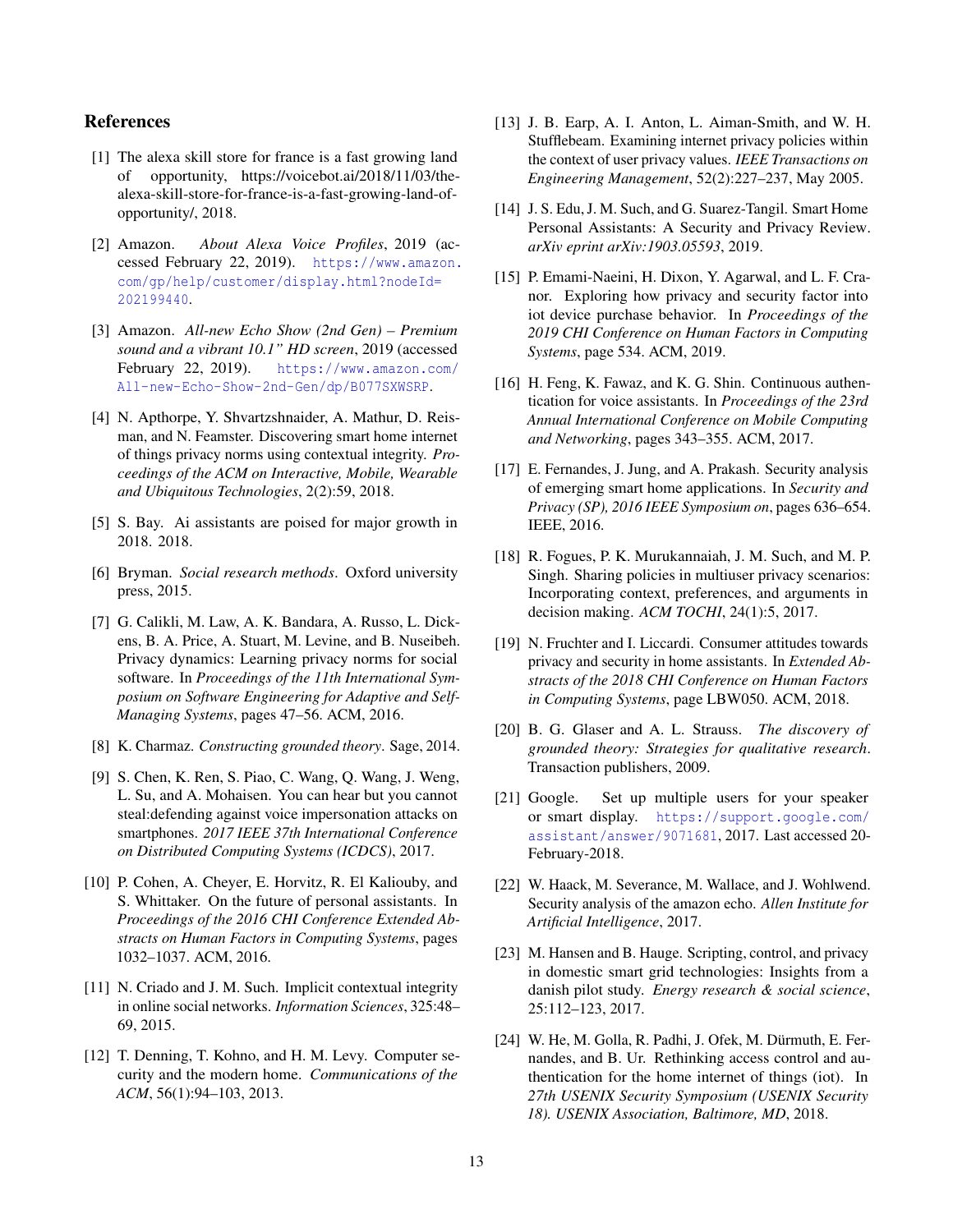- <span id="page-13-17"></span>[25] P. G. Kelley, J. Bresee, L. F. Cranor, and R. W. Reeder. A nutrition label for privacy. In *Proceedings of the 5th Symposium on Usable Privacy and Security*, page 4. ACM, 2009.
- <span id="page-13-11"></span>[26] V. Kepuska and G. Bohouta. Next-generation of virtual personal assistants (microsoft cortana, apple siri, amazon alexa and google home). In *2018 IEEE 8th Annual Computing and Communication Workshop and Conference (CCWC)*, pages 99–103. IEEE, 2018.
- <span id="page-13-1"></span>[27] B. Kinsella. The Information Says Alexa Struggles with Voice Commerce But Has 50 Million Devices Sold. [https://voicebot.ai/2018/08/06/](https://voicebot.ai/2018/08/06/the-information-says-alexa-struggles-with-\ voice-commerce-but-pass) [the-information-says-alexa-struggles-with-\](https://voicebot.ai/2018/08/06/the-information-says-alexa-struggles-with-\ voice-commerce-but-pass) [voice-commerce-but-pass](https://voicebot.ai/2018/08/06/the-information-says-alexa-struggles-with-\ voice-commerce-but-pass), 2018. Last accessed 28-February-2019.
- <span id="page-13-4"></span>[28] D. Kumar, R. Paccagnella, P. Murley, E. Hennenfent, J. Mason, A. Bates, and M. Bailey. Skill squatting attacks on amazon alexa. In *27th* {*USENIX*} *Security Symposium (*{*USENIX*} *Security 18)*, pages 33–47. USENIX, 2018.
- <span id="page-13-16"></span>[29] D. Kumar, R. Paccagnella, P. Murley, E. Hennenfent, J. Mason, A. Bates, and M. Bailey. Skill squatting attacks on amazon alexa. In *27th USENIX Security Symposium (USENIX Security 18)*, pages 33–47, Baltimore, MD, 2018. USENIX Association.
- <span id="page-13-5"></span>[30] J. Lau, B. Zimmerman, and F. Schaub. Alexa, are you listening?: Privacy perceptions, concerns and privacyseeking behaviors with smart speakers. *Proceedings of the ACM on Human-Computer Interaction*, 2(CSCW):102, 2018.
- <span id="page-13-10"></span>[31] X. Lei, G.-H. Tu, A. X. Liu, C.-Y. Li, and T. Xie. The insecurity of home digital voice assistants-amazon alexa as a case study. *arXiv preprint arXiv:1712.03327*, 2017.
- <span id="page-13-2"></span>[32] E. Luger and A. Sellen. "like having a really bad pa": The gulf between user expectation and experience of conversational agents. In *Proceedings of the 2016 CHI Conference on Human Factors in Computing Systems*, CHI '16, pages 5286–5297, New York, NY, USA, 2016. ACM.
- <span id="page-13-12"></span>[33] T. Matthews, K. Liao, A. Turner, M. Berkovich, R. Reeder, and S. Consolvo. She'll just grab any device that's closer: A study of everyday device & account sharing in households. In *Proceedings of the 2016 CHI Conference on Human Factors in Computing Systems*, pages 5921–5932. ACM, 2016.
- <span id="page-13-7"></span>[34] A. Mutcher. Google assistant app total reaches nearly 2400 thats not real number really 1719, 2019. Last accessed 22-Feb-19.
- <span id="page-13-14"></span>[35] H. Nissenbaum. Privacy as contextual integrity. *Wash. L. Rev.*, 79:119, 2004.
- <span id="page-13-9"></span>[36] N. Nthala and I. Flechais. Informal support networks: an investigation into home data security practices. In *Fourteenth Symposium on Usable Privacy and Security (*{*SOUPS*} *2018)*, pages 63–82, 2018.
- <span id="page-13-0"></span>[37] OVUM. Virtual digital assistants to overtake world population by 2021. 2017.
- <span id="page-13-18"></span>[38] I. Pollach. What's wrong with online privacy policies? *Communications of the ACM*, 50(9):103–108, 2007.
- <span id="page-13-6"></span>[39] S. T. S. Portal. *Worldwide intelligent/digital assistant market share in 2017 and 2020, by product*, 2019 (accessed Feb 22, 2019). [https://www.statista.com/statistics/789633/](https://www.statista.com/statistics/789633/worldwide-digital-assistant-market-share/) [worldwide-digital-assistant-market-share/](https://www.statista.com/statistics/789633/worldwide-digital-assistant-market-share/).
- <span id="page-13-19"></span>[40] K. M. Ramokapane, A. C. Mazeli, and A. Rashid. Skip, skip, skip, accept!!!: A study on the usability of smartphone manufacturer provided default features and user privacy. *Proceedings on Privacy Enhancing Technologies*, 2019(2):209–227, 2019.
- <span id="page-13-20"></span>[41] F. Schaub, R. Balebako, and L. F. Cranor. Designing effective privacy notices and controls. *IEEE Internet Computing*, 21(3):70–77, May 2017.
- <span id="page-13-21"></span>[42] Y. Shvartzshnaider, S. Tong, T. Wies, P. Kift, H. Nissenbaum, L. Subramanian, and P. Mittal. Learning privacy expectations by crowdsourcing contextual informational norms. In *Fourth AAAI Conference on Human Computation and Crowdsourcing*, 2016.
- <span id="page-13-3"></span>[43] M. Singleton. Alexa can now set reminders for you. [https://www.theverge.](https://www.theverge.com/circuitbreaker/2017/6/1/15724474/alexa-echo-amazon-reminders-named-timers) [com/circuitbreaker/2017/6/1/15724474/](https://www.theverge.com/circuitbreaker/2017/6/1/15724474/alexa-echo-amazon-reminders-named-timers) [alexa-echo-amazon-reminders-named-timers](https://www.theverge.com/circuitbreaker/2017/6/1/15724474/alexa-echo-amazon-reminders-named-timers), 2017. Last accessed 28-February-2019.
- <span id="page-13-15"></span>[44] N. Statt. *Amazon sent 1,700 Alexa voice recordings to the wrong user following data request*, 2018 (accessed Jan 22, 2019). [https:](https://www.theverge.com/2018/12/20/18150531/amazon-alexa-voice-recordings-wrong-user-\ gdpr-privacy-ai) [//www.theverge.com/2018/12/20/18150531/](https://www.theverge.com/2018/12/20/18150531/amazon-alexa-voice-recordings-wrong-user-\ gdpr-privacy-ai) [amazon-alexa-voice-recordings-wrong-user-\](https://www.theverge.com/2018/12/20/18150531/amazon-alexa-voice-recordings-wrong-user-\ gdpr-privacy-ai) [gdpr-privacy-ai](https://www.theverge.com/2018/12/20/18150531/amazon-alexa-voice-recordings-wrong-user-\ gdpr-privacy-ai).
- <span id="page-13-13"></span>[45] A. Valdez. *Everything You Need to Know About Facebook and Cambridge Analytica*, 2018 (accessed Jan 22, 2019). [https://www.wired.com/story/](https://www.wired.com/story/wired-facebook-cambridge-analytica-coverage/) [wired-facebook-cambridge-analytica-coverage/](https://www.wired.com/story/wired-facebook-cambridge-analytica-coverage/).
- <span id="page-13-8"></span>[46] E. Zeng, S. Mare, and F. Roesner. End user security and privacy concerns with smart homes. In *Thirteenth Symposium on Usable Privacy and Security (*{*SOUPS*} *2017)*, pages 65–80, 2017.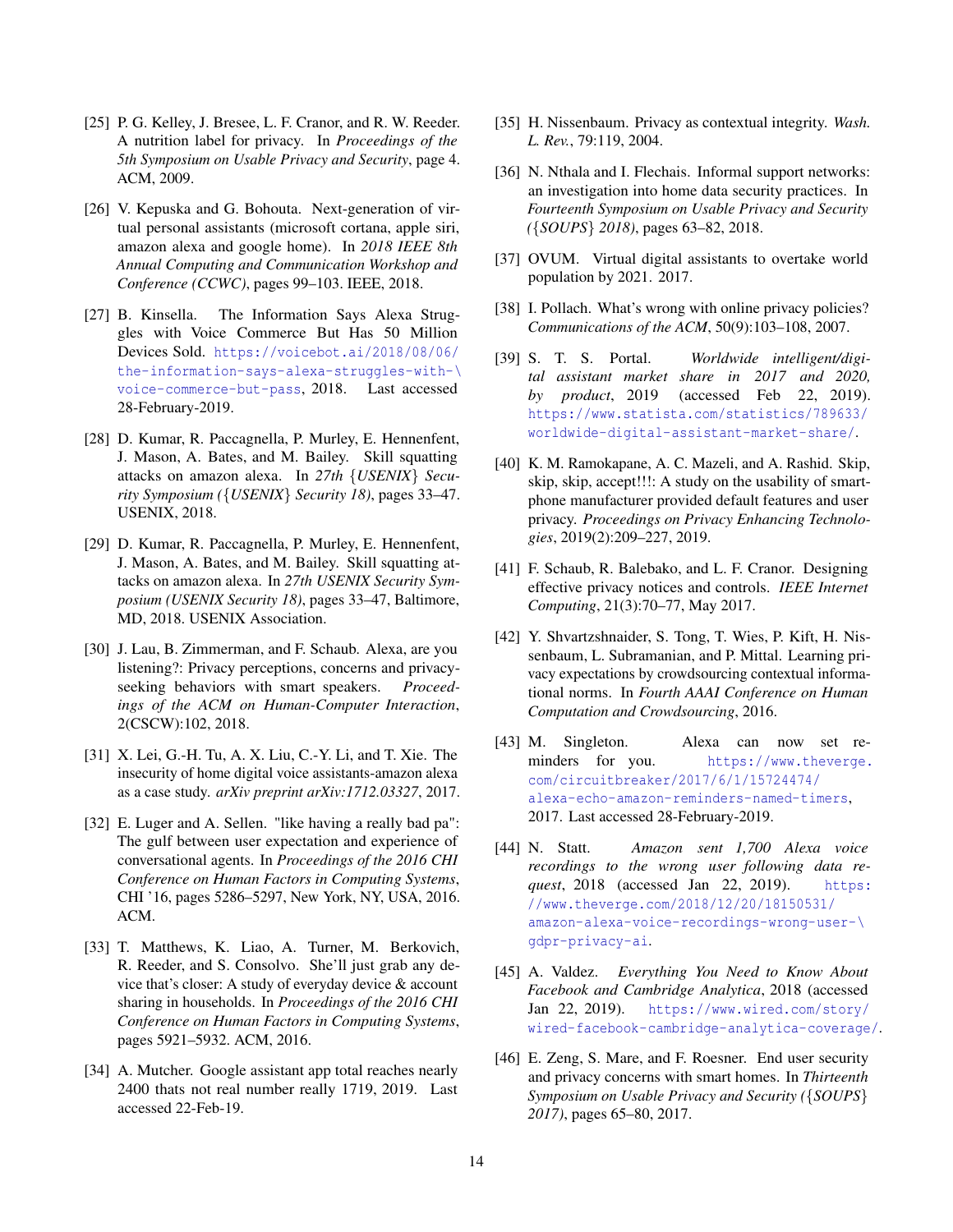<span id="page-14-0"></span>[47] S. Zheng, M. Chetty, and N. Feamster. User perceptions of privacy in smart homes. *arXiv preprint arXiv:1802.08182*, 2018.

# <span id="page-14-1"></span>A Screening Questions

1. Which device do you own? Amazon Echo Google Home Apple Homepod Microsoft Cortana 2. How long have you been using the device? 3. How many people within your household use the device? 4. Which of the following voice commands are used to awaken Amazon's personal assistant? "Alexa" "Computer" "Hey Amazon" "I don't own this device" 5. Which of the following voice commands are used to awaken Google personal assistants? "Hey Google" "Ok Google" "Google" "I don't own this device" 6. Do you use any of the following services on your device? Play music Set alarm and reminders Shopping Third party services Managing other smart home devices 7. "Amazon Echo supports third party services called skills"? True False I don't own this device 8. "Google Home supports third party apps" True False I don't own this device 9. Which device has voice purchasing code? Amazon Echo Google Home I don't know 10. Which device has the capability to distinguish between different speakers? Amazon Echo Google Home I don't know

# <span id="page-14-2"></span>B Interview Questions

1. Which device do you own?

2. Can you tell me about your device, what made you start using it? Follow-up: How long have you been using it? Follow -up: Other than you, who else uses it? 3. What do you use the device for? Follow up: Do you use third party skills/apps? Follow up: What do you use? Follow up: How often do you use it? Follow up: Did you have to setup anything before you started using it? 4. Other than your device, do you own any other smart home device? Follow up: Do you use your device to control your other smart home device? Follow up: How useful is your device in terms of controlling your smart home device? 5. How did you register your device? Follow up: Was this done with your existing account? [If used an existing one] Follow up: Is this just for your device or you use the account for other things as well? Follow up: Can you tell me why you linked them? [If not linked] Follow up: Is there any reason why you didn't link them? [If created new account] Follow up: Is there a reason behind creating a new account than using an existing one? 6. How many accounts do you have setup on your device? Follow up: Do these belong to others that use the device? Follow up: Do you use those other accounts or just one? [If only one account] Follow up: Is this shared by multiple users? Follow up: Can you explain why you chose to share an account? 7. Have you completed the voice recognition process? Follow up: How did you find it? Follow up: Does the device respond to you when you speak to it? Follow up: When the device doesn't respond or understand you, what do you do? 8. Can the device distinguish users or tell users apart? Follow up: How do you think this process works? Follow up: Did you experience any challenges in terms of the device identifying who you are? Follow up: If any, what did you do to overcome it? Follow up: Did you do anything to make the device recognize and identify your voice? Follow up: What did you do? 9. Do you use the device to shop? Follow up: Can you share with me your experience in using the device to shop? Follow up: What do you exactly do when you shop using the device?